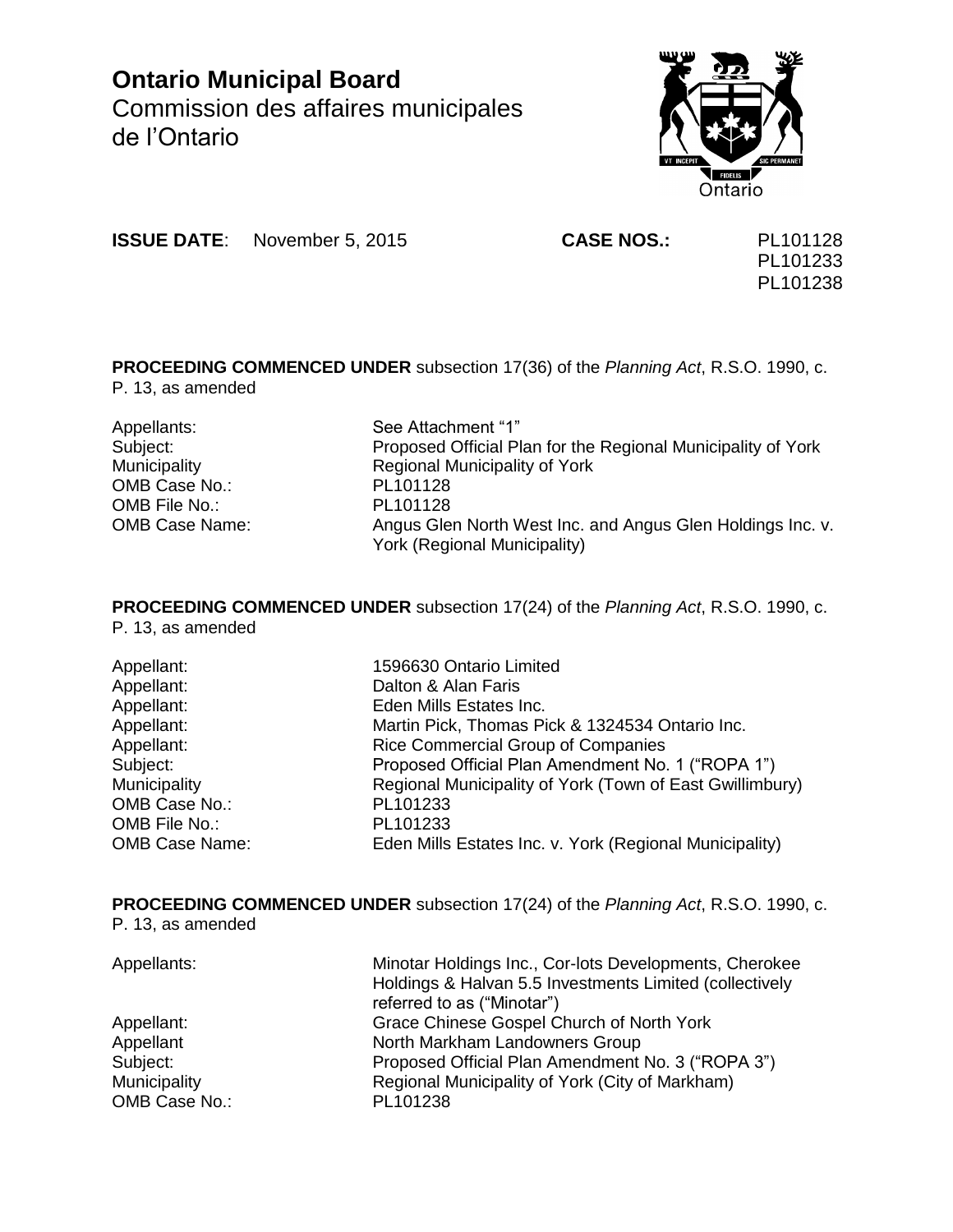| OMB File No.:<br><b>OMB Case Name:</b> | PL101238<br>Grace Chinese Gospel Church of North York v. York<br>(Regional Municipality) |                                      |  |
|----------------------------------------|------------------------------------------------------------------------------------------|--------------------------------------|--|
| <b>BEFORE:</b>                         |                                                                                          |                                      |  |
| K. J. HUSSEY<br><b>VICE-CHAIR</b>      |                                                                                          | Thursday, the 5 <sup>th</sup> day of |  |
| <b>J.E. SNIEZEK</b><br><b>MEMBER</b>   |                                                                                          | November, 2015                       |  |

**WHEREAS** the public hearing of the appeals in these matters has been divided into separate phases;

**AND WHEREAS** Phase 1 of the hearings came on for public hearing commencing January 14, 2013;

**AND WHEREAS** the Board having heard the submissions of counsel for The Regional Municipality of York ("York Region") in this proceeding relating to growth management and the approval of the quantum of urban expansion lands proposed by York Region for the City of Markham to accommodate its share of the population and growth forecasted in Tables 1 and 2 of the York Region Official Plan – 2010 as modified and further described herein ("ROP – 2010") and in accordance with the requirements of the Grown Plan for the Greater Golden Horseshoe;

**AND WHEREAS** the Board having heard the submissions of counsel for the other parties to the Phase 1 hearing, being the City of Markham, the Ministry of Municipal Affairs and Housing ("MMAH"), the North Markham Land Owners Group ("NMLG"), Colebay Investments Inc., Highcove investments Inc., Firwood Holdings Inc., Major McCowan Developments Limited and Summerlane Reality Corp. (collectively "CHFMS")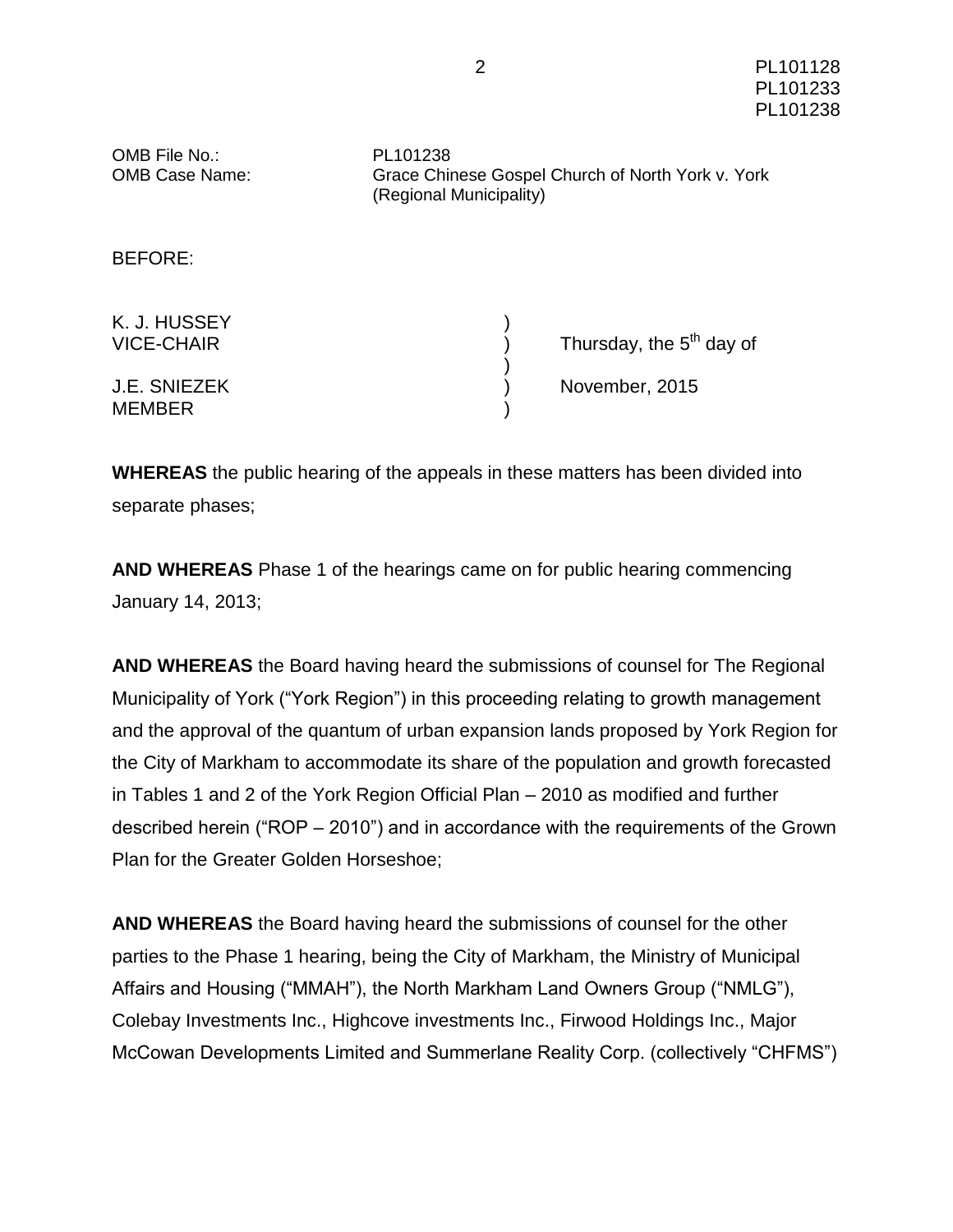and Minotar Holdings Inc., Cor-lots Developments, Cherokee Holdings and Halvan 5.5 Investments Limited (collectively "Minotar");

**AND WHEREAS** the Board having heard the evidence of 20 witnesses called at the hearing, and the Board having read the exhibits filed and the written submissions of counsel for the parties;

**AND WHEREAS** the Board having previously approved Orders for Partial Approval with respect to the ROP – 2010 on November 8, 2011, July 11, 2012 (Order issued on August 23, 2012, "August 23, 2012 Order for Partial Approval"), September 19, 2012, a Decision made on October 25, 2012, and Orders made on December 13<sup>th</sup>, 17<sup>th</sup> and 19<sup>th</sup>, 2012, January 17, 2013 and March 5, 2013;

**AND WHEREAS** the Board having issued a Decision and Order on April 1, 2014 with respect to the Phase 1 hearing (the "Phase 1 Decision");

**AND WHEREAS** the Phase 1 hearing addressed Policies 5.1.6, 5.1.7, 5.1.13, 5.6.3, Section 5.6 sidebar (the two paragraphs commencing with "Places to Grow …") and the definition of *developable area* in the ROP – 2010;

**AND WHEREAS** paragraph 121 of the Phase 1 Decision states that the Phase 1 appeals to ROPA 3 are dismissed and the appeals to the ROP – 2010 are allowed in part to amend the definition of *developable area* but in other respects the appeals to the ROP – 2010 are dismissed;

**AND WHEREAS** the Board having issued a Decision on February 7, 2013 denying a motion brought by the Canada Mortgage and Housing Corporation and its agent Quaestus Corporation seeking party status in the appeals to the ROP – 2010 (the "CMHC Decision");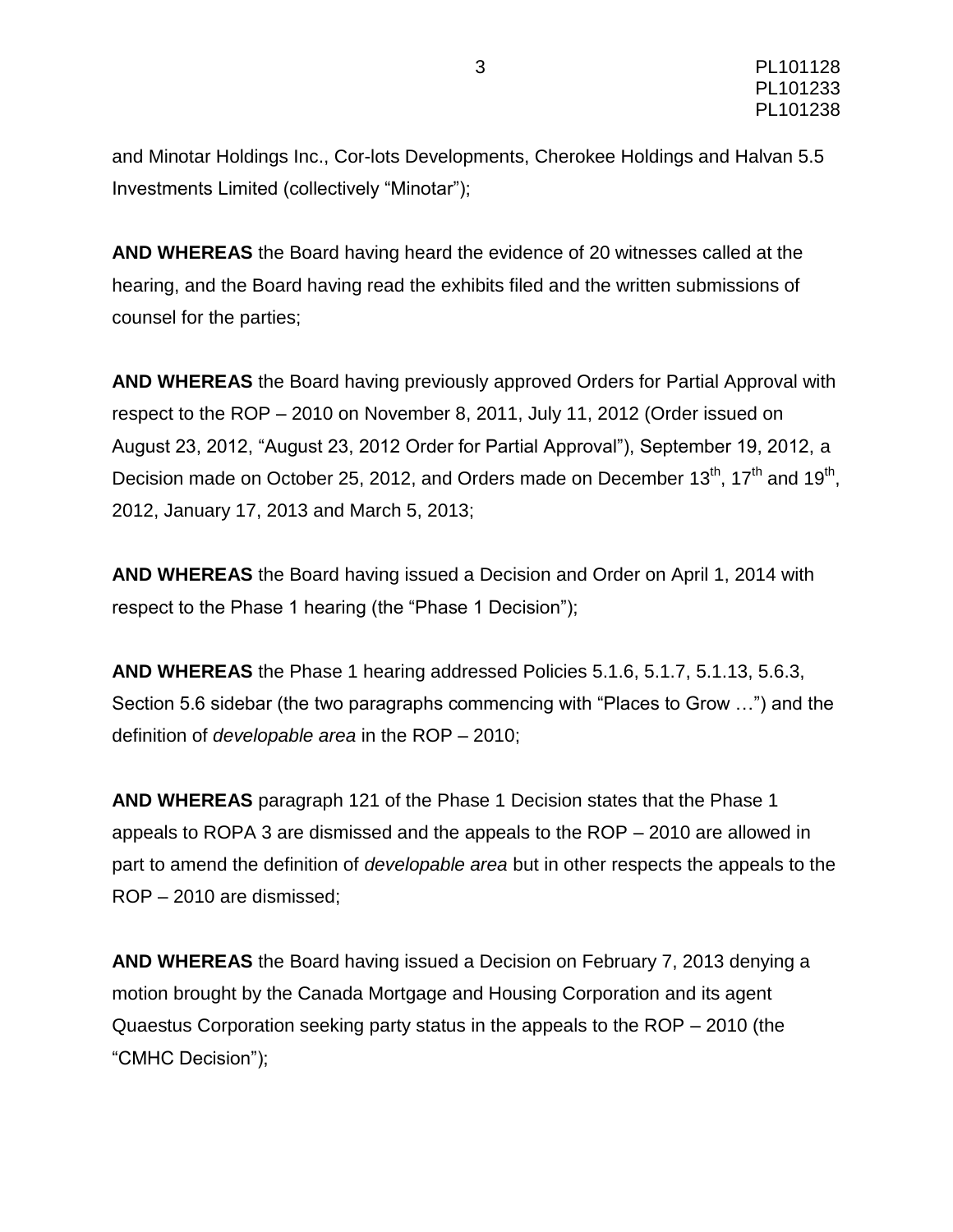**AND WHEREAS** a motion by York Region having come on for a public hearing on June 6, 2014 with respect to the form of Order resulting from the Phase 1 Decision;

**AND WHEREAS** the Board having heard the submissions of counsel for the parties in this proceeding with respecting the form of Order resulting from the Phase 1 Decision;

**AND WHEREAS** the Board having received the affidavit evidence of Sandra Malcic, MCIP, RPP (sworn May 26, 2014) contained in Exhibit 260, on behalf of York Region;

**AND WHEREAS** the Board having received the affidavit evidence of Al Burton (sworn June 4, 2014) contained in Exhibit 261, on behalf of CHFMS;

**AND WHEREAS** the Board having received the Notice of Response to Motion from NMLG, marked as Exhibit 262;

**AND WHEREAS** the Board having issued a decision on February 4, 2015 with respect to the form of Order resulting from the Phase 1 Decision;

**AND WHEREAS** as a result of the Phase 1 Decision, the CMHC Decision, and the Board's Decisions of February 13, 2013 and February 4, 2015, the parties now consent to the following Order:

#### **THE BOARD ORDERS** that:

1. In accordance with Section 17(50) of the *Planning Act*, R.S.O. 1990, c. P.13, as amended, those policies and text attached hereto as **Schedule "A"** to this Order and associated text, including sidebars and preambles, as well as the definition of *developable area* as modified by the Phase 1 Decision, are hereby approved as of April 1, 2014 (the "Approved Policies").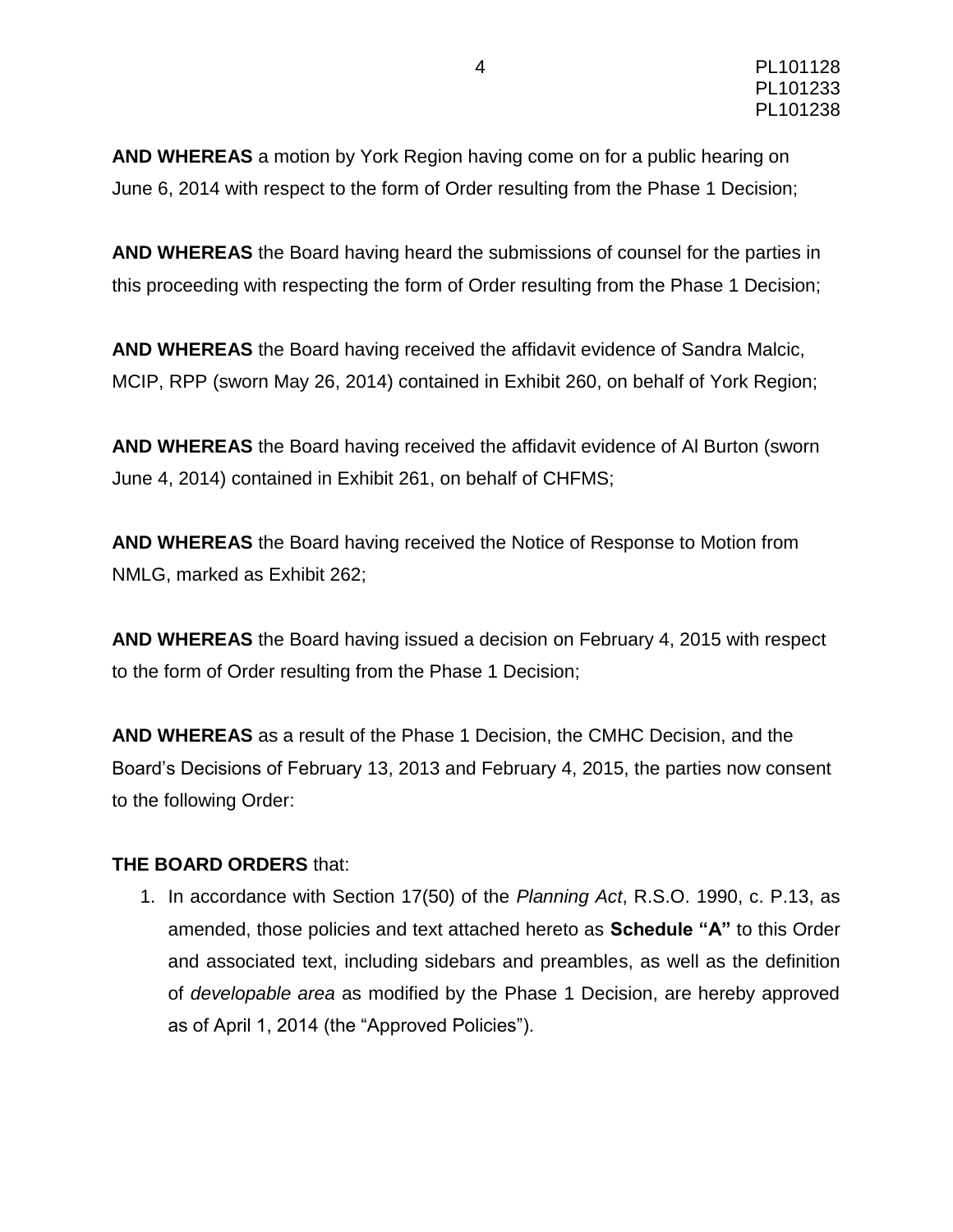- 2. In accordance with paragraph 7 of the August 23, 2012 Order for Partial Approval, Policy 3.5.3 as listed in Appendix 3 of the March 5, 2013 Order is hereby brought into force.
- 3. Concurrent with the approval of the Approved Policies as set out herein, the concordant provisions of the 1994 Regional Official Plan, approved by the MMAH on October 17, 1994 and as modified from time to time up to the date of this Order, as set out in the March 1, 2009 Office Consolidation, marked as Exhibit 66 in these proceedings, are hereby repealed and are no longer in force. Specifically, the entirety of the 1994 Regional Official Plan is repealed save and except those sections and policies, as set out in **Schedule "B"**, and as provided for in Minutes of Settlement entered into by York Region with various appellants and/or parties for the applicable time periods set out therein.
- 4. As a result of this Order, Appendices 1 and 3 are hereby amended in the forms attached hereto as Appendices 1 and 3, respectively, and Appendices 2A and 2B remain in the form attached hereto as Appendices 2A and 2B, respectively.
- 5. The approval of the Approved Policies as set out herein is without prejudice to, and shall not have the effect of limiting:
	- a) the rights of a party to seek to modify, delete or add to the unapproved maps, policies, figures, definitions, graphics and associated preambles and sidebar text and schedules in the ROP – 2010; or
	- b) the jurisdiction of the Board to consider and approve modifications, deletions or additions to the unapproved maps, policies, figures, definitions, graphics and associated preambles and sidebar text in the ROP – 2010 on a general, area-specific or site-specific basis, as the case may be.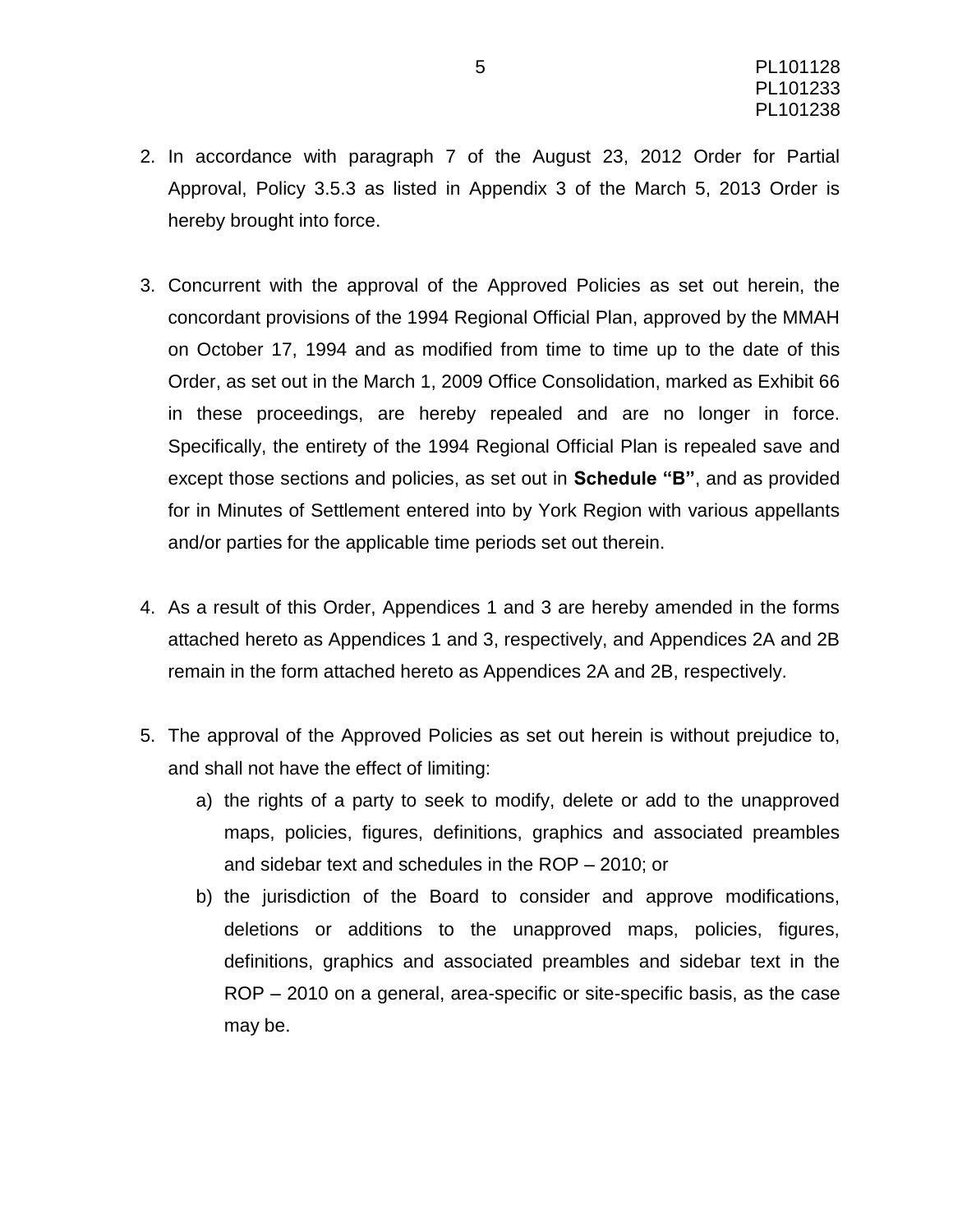- 6. To the extent possible, and recognizing that certain issues for the hearing are not tied to specific policy wording, the parties shall limit their remaining issues to only those portions of the ROP – 2010 set out in Appendices 1 and 2 on either a Region wide or site/area specific basis as set out in those respective Appendices.
- 7. Notwithstanding the approval herein, and in accordance with paragraph 13 of the August 23, 2012 Order for Partial Approval, the Board retains jurisdiction to consider and approve additions to approved maps, policies, figures, definitions, graphics and associated preambles and sidebar text, as they may relate to the issues then before the Board in subsequent phases, including but not limited to Phase 3, if considered appropriate by the Board.
- 8. The appendices which are attached to this Order shall form part of this Order.
- 9. The Board may be spoken to should any matters arise respecting the implementation of this Order.

Openne Hage

SECRETARY

If there is an attachment referred to in this document, please visit www.elto.gov.on.ca to view the attachment in PDF format.

#### **Ontario Municipal Board**

A constituent tribunal of Environment and Land Tribunals Ontario Website: www.elto.gov.on.ca Telephone: 416-212-6349 Toll Free: 1-866-448-2248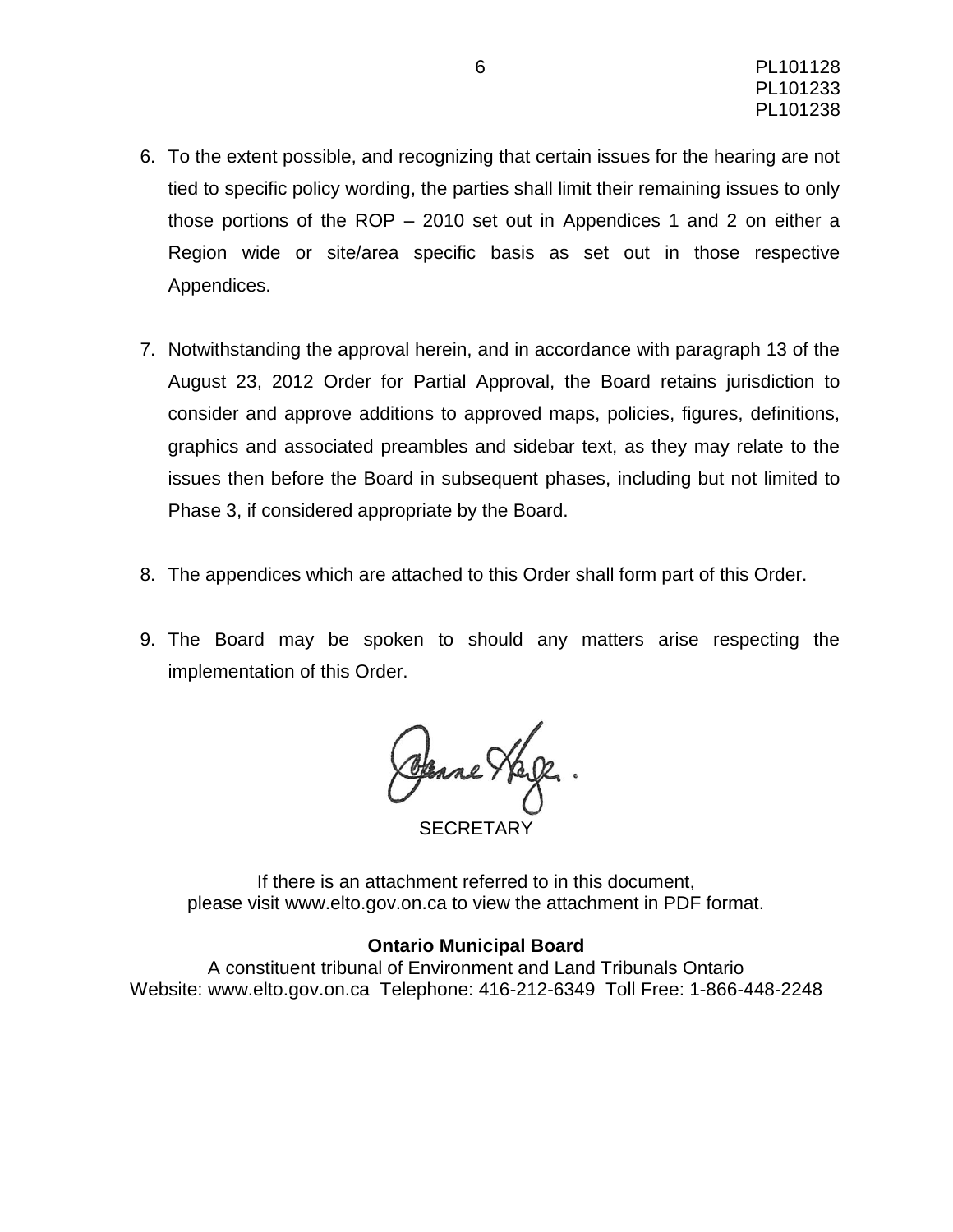| Attachment 1 – List of Appellants |  |  |  |
|-----------------------------------|--|--|--|
|-----------------------------------|--|--|--|

| York region Official Plan - PL101128 (ROP)                                    | <b>Counsel</b>                                                                            |
|-------------------------------------------------------------------------------|-------------------------------------------------------------------------------------------|
| <b>Appellants</b>                                                             |                                                                                           |
|                                                                               |                                                                                           |
| Angus Glen North West Inc. and Angus Glen Holdings<br>Inc. (Appellant 1)      | Patricia A. Foran/N. Jane Pepino<br>jpepino@airdberlis.com                                |
|                                                                               | Andrea Skinner askinner@airdberlis.com                                                    |
| E. Manson Investments (Appellant 2)                                           | Patricia A. Foran/N. Jane Pepino                                                          |
|                                                                               | pforan@airdberlis.com/jpepino@airdberlis.com                                              |
|                                                                               | Andrea Skinner askinner@airdberlis.com                                                    |
| North Leslie Residential Landowners Group Inc.                                | Patricia A. Foran/N. Jane Pepino                                                          |
| (Appellant 3)                                                                 | pforan@airdberlis.com/jpepino@airdberlis.com                                              |
|                                                                               | Andrea Skinner askinner@airdberlis.com                                                    |
| North Markham Landowners Group (Appellant 4):                                 | Patricia A. Foran/N. Jane Pepino                                                          |
| 1212763 Ontario Limited                                                       | pforan@airdberlis.com/jpepino@airdberlis.com                                              |
| 1463069 Ontario Limited                                                       | Andrea Skinner askinner@airdberlis.com                                                    |
| 1512406 Ontario Limited                                                       |                                                                                           |
| 1612286 Ontario Inc.                                                          |                                                                                           |
| 4551 Elgin Mills Developments Limited                                         |                                                                                           |
| CAVCOE Holdings Ltd.                                                          |                                                                                           |
| <b>EL-EN Packaging Company Limited</b>                                        |                                                                                           |
| <b>EL-EN Realty Limited</b>                                                   |                                                                                           |
| First Elgin Mills Developments Inc.                                           |                                                                                           |
| Glendower Properties Inc.                                                     |                                                                                           |
| Haremar Plastic Manufacturing Limited                                         |                                                                                           |
| <b>.</b> Haremar Realty Limited                                               |                                                                                           |
| Mackenzie 48 Investments Limited                                              |                                                                                           |
| Major Kennedy Developments Limited                                            |                                                                                           |
| Major Kennedy South Developments Limited<br>$\bullet$                         |                                                                                           |
| Frambordeaux Developments Inc. and Kennedy                                    |                                                                                           |
| <b>Elgin Developments Limited</b>                                             |                                                                                           |
| Tsialtas, Peter and Cathy<br>٠                                                |                                                                                           |
| Tung Kee Investment Limited Partnership<br>$\bullet$                          |                                                                                           |
| Warden Mills Development Limited                                              |                                                                                           |
| ZACORP Ventures Inc.                                                          |                                                                                           |
| Romandale Farms Ltd. (initially part of Appellant 4 but                       | Susan Rosenthal susanr@davieshowe.com                                                     |
| now separately represented)                                                   | Meaghan McDermid meaghanm@davieshowe.com                                                  |
|                                                                               | <b>Michael Melling</b>                                                                    |
|                                                                               | michaelm@davieshowe.com                                                                   |
|                                                                               | Assistant: Jules Calzavara julesc@davieshowe.com<br>Steven A. Zakem szakem@airdberlis.com |
| Loblaw Properties Limited (Appellant 5)<br>Rice Commercial Group of Companies | Ira T. Kagan ikagan@ksllp.ca                                                              |
| (Non-East Gwillimbury Lands) (Appellant 6)                                    |                                                                                           |
| Yonge Green Lane Developments Limited (Appellant 7)                           | Steven A. Zakem szakem@airdberlis.com                                                     |
|                                                                               |                                                                                           |
| Mr. Allen Eng (Appellant 8)                                                   |                                                                                           |
| Mr. John Hayes (Appellant 9)                                                  |                                                                                           |
| Mr. Paul Jadilebovski (Appellant 10)                                          |                                                                                           |
| Mr. Peter Antonopoulos (Appellant 11)                                         |                                                                                           |
| Mr. Philip Comartin (Appellant 12)                                            |                                                                                           |
| Mr. Shai Perlmutter (Appellant 13)                                            |                                                                                           |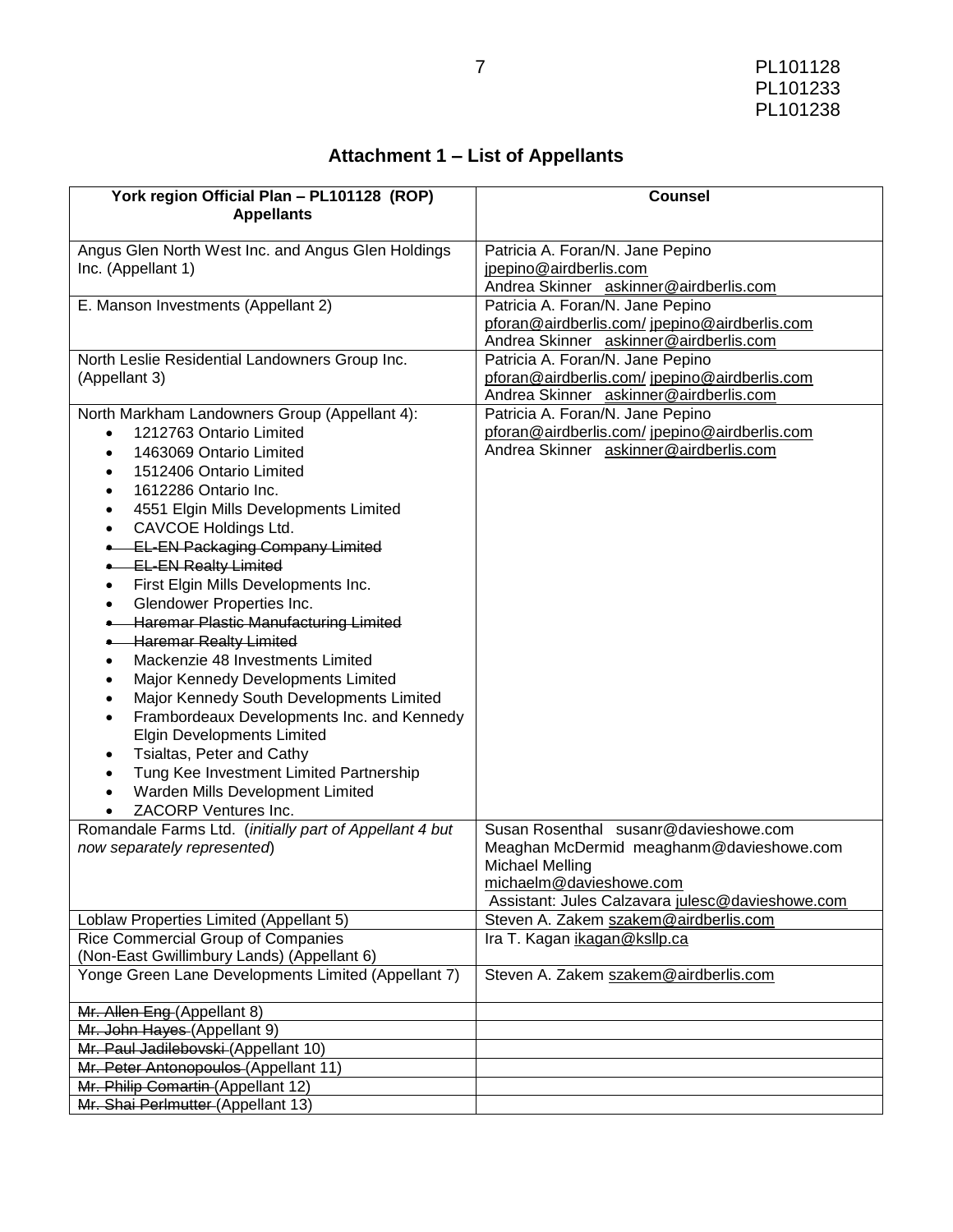| York region Official Plan - PL101128 (ROP)                                | <b>Counsel</b>                                                    |
|---------------------------------------------------------------------------|-------------------------------------------------------------------|
| <b>Appellants</b>                                                         |                                                                   |
|                                                                           |                                                                   |
| Mr. Steven DeFreitas (Appellant 14)                                       |                                                                   |
| Peat Farmers of Ontario represnted by Mr. Phil<br>Comartin (Appellant 15) |                                                                   |
| Property Owners with Rights Association represented by                    |                                                                   |
| Paul Jadilebovski (Appellant 16)                                          |                                                                   |
| Kau & Associates L.P. (Appellant 17)                                      |                                                                   |
| Block 27 Landowners Group (Appellant 18)                                  |                                                                   |
| Dorzil Developments (Bayview) Ltd. (Appellant 19)                         | John M. Alati johna@davieshowe.com                                |
| Westlin Farms (Appellant 20)                                              | <b>Michael Melling</b><br>michaelm@davieshowe.com                 |
| Lucia Milani and Rizmi Holdings Limited (Appellant 21)                    | <b>Michael Melling</b>                                            |
|                                                                           | michaelm@davieshowe.com                                           |
|                                                                           | Assistant: Jules Calzavara julesc@davieshowe.com                  |
| Daraban Holdings Limited (Appellant 22)                                   | Mark Flowers Email: markf@davieshowe.com                          |
| SmartCentres and Calloway Real Estate Investment                          | Mark Flowers markf@davieshowe.com                                 |
| Trust (Appellant 23)                                                      |                                                                   |
| Yonge Bayview Holdings Inc. (Appellant 24)                                | Mark Flowers markf@davieshowe.com                                 |
| 583753 Ontario Ltd. (Appellant 25 and 40)                                 | Susan Rosenthal susanr@davieshowe.com                             |
| 775377 Ontario Ltd. (Appellant 26)                                        | Susan Rosenthal susanr@davieshowe.com                             |
| Helmhorst Investments Ltd. (Appellant 27)                                 | Susan Rosenthal susanr@davieshowe.com                             |
| Aurora 2C Landowners Group Inc. (Appellant 28)                            | Chris Barnett / Laura Bisset charnett@davis.ca/                   |
|                                                                           | lbisset@davis.ca<br>Assistant: Simone Oliveira soliveira@davis.ca |
| W. J. Smith Gardens Limited (Appellant 29)                                | Neil G. Davis neil.davis@daviswebb.com                            |
| Metrus Development Inc. (Appellant 30)                                    | David Bronskill                                                   |
|                                                                           | dbronskill@goodmans.ca                                            |
| Upper City Corporation and Clear Point Developments                       | Roslyn Houser rhouser@goodmans.ca                                 |
| (Appellant 31)                                                            |                                                                   |
| Minotar Holdings Inc, Cor-lots Development, Cherokee                      | Catherine A. Lyons clyons@goodmans.ca                             |
| Holdings and Halvan 5.5 Investments Limited (Appellant                    |                                                                   |
| 32)                                                                       |                                                                   |
| Dalton and Alan Faris and Eden Mills Estates Inc.<br>(Appellant 33)       | Susan Rosenthal susanr@davieshowe.com                             |
| Eden Mills Estates Inc. (initially part of Appellant 33)                  | Bobby Bhoola bobby@ballantryhomes.com                             |
| John Carlisle Robert G. Sikura (Appellant 34)                             | Patricia Foran / Jane Pepino                                      |
|                                                                           | pforan@airdberlis.com / jpepino@airdberlis.com                    |
|                                                                           | Andrea Skinner askinner@airdberlis.com                            |
| Aurora-Leslie Developments Inc. (Appellant 35)                            | Ira T. Kagan ikagan@ksllp.ca                                      |
| Fieldgate Developments and TACC Developments                              | Ira T. Kagan ikagan@ksllp.ca                                      |
| (Appellant 36)                                                            |                                                                   |
| Times Group Corporation (Appellant 37)                                    | Ira T. Kagan ikagan@ksllp.ca                                      |
| Memorial Gardens Canada Limited (Appellant 38)                            | W. Thomas Barlow tbarlow@fasken.com                               |
| Amir Hessam Limited and 668152 Ontario Ltd.                               | Susan Rosenthal susanr@davieshowe.com                             |
| (Appellant 41)                                                            |                                                                   |
| Arten Developments Inc. (Appellant 42)                                    |                                                                   |
| Sanmike Construction Ltd. (Appellant 43)                                  | John A.R. Dawson jdawson@mccarthy.ca                              |
| <b>Canadian Mortgage and Housing Corporation</b>                          |                                                                   |
| (Appellant 44)                                                            |                                                                   |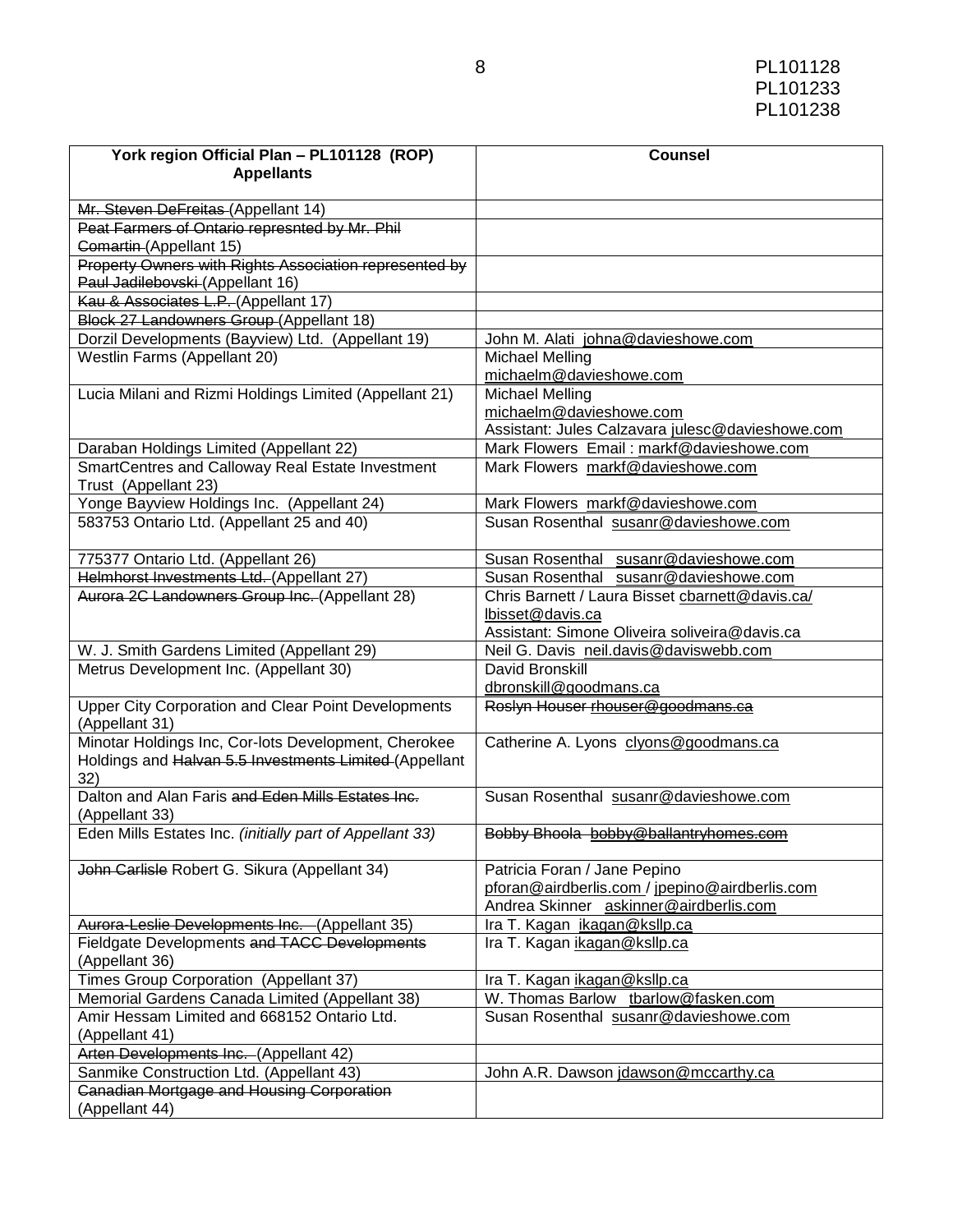| York region Official Plan - PL101128 (ROP)<br><b>Appellants</b>   | Counsel                                                                                        |  |
|-------------------------------------------------------------------|------------------------------------------------------------------------------------------------|--|
| Mahamevna Bhavana Asapuwa Toronto (Appellant 46)                  |                                                                                                |  |
| The Mandarin Golf and Country Club Inc. and AV                    | Richard R. Arblaster rick@arblasterlaw.com                                                     |  |
| Investments II Inc.                                               |                                                                                                |  |
| (Appellant 47)                                                    |                                                                                                |  |
| Cornerstone Christian Community Church (Appellant<br>48)          |                                                                                                |  |
| Tesmar Holdings Inc. (Appellant 49)                               | Michael Melling<br>michaelm@davieshowe.com<br>Assistant: Jules Calzavara julesc@davieshowe.com |  |
| Sustainable Vaughan (Appellant 50)                                | Satinder Rai sustainablevaughan@gmail.com                                                      |  |
| Markham Gateway Inc. (Appellant 51)                               |                                                                                                |  |
| CHFMS aka Trinison (Appellant 52):                                | Roger T. Beaman rbeaman@thomsonrogers.com                                                      |  |
| Colebay Investments Inc.<br>$\bullet$                             | Stephen J. D'Agostino                                                                          |  |
| Firwood Holdings Inc.<br>$\bullet$                                | sdagostino@thomsonrogers.com                                                                   |  |
| Highcove Investment Inc.                                          |                                                                                                |  |
| Major McCowan Developments Limited                                |                                                                                                |  |
| <b>Summerlane Realty Corp</b>                                     |                                                                                                |  |
| (initially part of Appellant 4 but now separately<br>represented) |                                                                                                |  |

| Amendment 1 – Urban Expansion in the Town of East Gwillimbury – OMB Case No. PL101233 (ROPA 1) |                                       |  |  |
|------------------------------------------------------------------------------------------------|---------------------------------------|--|--|
| <b>Appellant</b>                                                                               | Counsel                               |  |  |
|                                                                                                |                                       |  |  |
| Dalton and Alan Faris                                                                          | Susan Rosenthal susanr@davieshowe.com |  |  |
| Eden Mills Estates Inc.                                                                        | Bobby Bhoola bobby@ballantryhomes.com |  |  |
| Martin Pick, Thomas Pick and 132463 Ontario Inc.                                               | Mark Flowers markf@davieshowe.com     |  |  |
| <b>Rice Commercial Group of Companies</b>                                                      | Susan Rosenthal susanr@davieshowe.com |  |  |

| Amendment 2 – Urban Expansion in the City of Vaughan – OMB Case No. PL101237 (ROPA 2) |                                           |  |
|---------------------------------------------------------------------------------------|-------------------------------------------|--|
| Appellant                                                                             | Counsel                                   |  |
| Sustainable Vaughan                                                                   | Satinder Rai sustainablevaughan@gmail.com |  |

| Amendment 3 - Urban Expansion in the City of Markham - OMB Case No. PL101238 (ROPA 3) |                                              |  |  |
|---------------------------------------------------------------------------------------|----------------------------------------------|--|--|
| Appellant                                                                             | <b>Counsel</b>                               |  |  |
|                                                                                       |                                              |  |  |
| Minotar Holdings Inc., Cor-lots Developments,                                         | Catherine A. Lyons clyons@goodmans.ca        |  |  |
| Cherokee Holdings and Halvan 5.5 Investments Ltd                                      |                                              |  |  |
| Grace Chinese Gospel Church of North York                                             | Richard R. Arblaster, rick@arblasterlaw.com  |  |  |
| North Markham Landowners Group:                                                       | Patricia A. Foran/N. Jane Pepino             |  |  |
| 1212763 Ontario Limited                                                               | pforan@airdberlis.com/jpepino@airdberlis.com |  |  |
| 1463069 Ontario Limited<br>٠.                                                         | Andrea Skinner askinner@airdberlis.com       |  |  |
| 1512406 Ontario Limited<br>$\blacksquare$                                             |                                              |  |  |
| 1612286 Ontario Inc.                                                                  | <b>AND</b>                                   |  |  |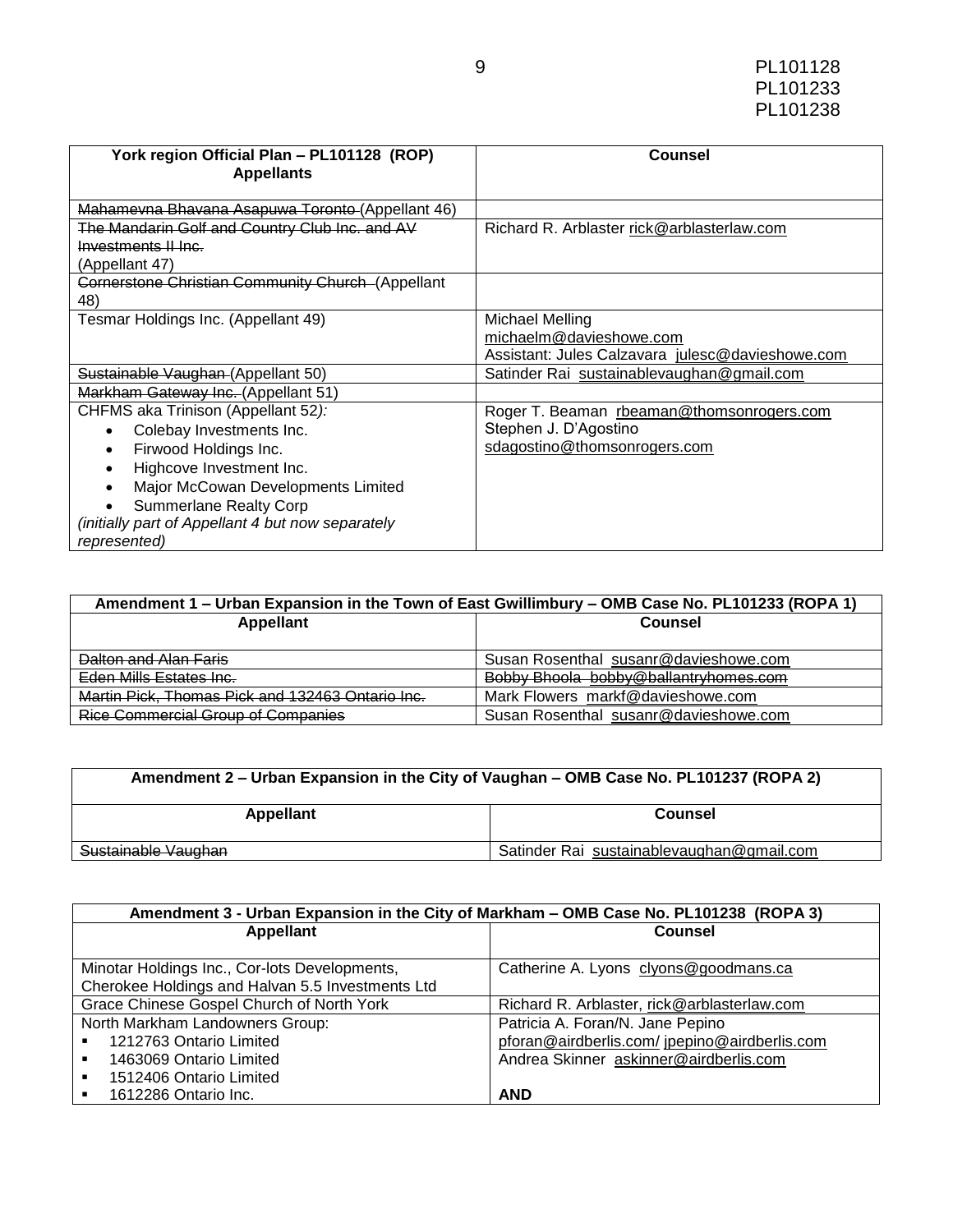|                                                                    | Amendment 3 - Urban Expansion in the City of Markham - OMB Case No. PL101238 (ROPA 3) |                                                 |  |  |
|--------------------------------------------------------------------|---------------------------------------------------------------------------------------|-------------------------------------------------|--|--|
|                                                                    | <b>Appellant</b>                                                                      | <b>Counsel</b>                                  |  |  |
|                                                                    |                                                                                       |                                                 |  |  |
| ٠                                                                  | 4551 Elgin Mills Developments Limited                                                 |                                                 |  |  |
| ٠                                                                  | CAVCOE Holding Ltd.                                                                   | Ira T. Kagan ikagan@ksllp.ca is co-counsel with |  |  |
| ٠                                                                  | First Elgin Mills Developments Inc.                                                   | respect to the following:                       |  |  |
| ٠                                                                  | Glendower Properties Inc.                                                             |                                                 |  |  |
| ٠                                                                  | Kennedy Elgin Developments Limited                                                    | 4551 Elgin Mills Developments Limited           |  |  |
| ٠                                                                  | Mackenzie 48 Investments Limited                                                      | Kennedy Elgin Developments Limited              |  |  |
| ٠                                                                  | Major Kennedy Developments Limited                                                    | Mackenzie 48 Investments Limited                |  |  |
| ٠                                                                  | Major Kennedy South Developments Limited                                              | Major Kennedy Developments Limited              |  |  |
| ٠                                                                  | Frambordeaux Developments Inc.                                                        | Major Kennedy South Developments Limited        |  |  |
| Tsialtas, Peter and Cathy<br>Warden Mills Development Limited<br>٠ |                                                                                       |                                                 |  |  |
| ٠                                                                  | Tung Kee Investment Limited Partnership                                               |                                                 |  |  |
| ٠                                                                  | Warden Mills Developments Limited                                                     |                                                 |  |  |
|                                                                    | <b>ZACORP Ventures Inc.</b>                                                           |                                                 |  |  |
|                                                                    | Romandale Farms Limited                                                               | Susan Rosenthal susanr@davieshowe.com           |  |  |
|                                                                    |                                                                                       | Meaghan McDermid meaghanm@davieshowe.com        |  |  |
|                                                                    |                                                                                       |                                                 |  |  |
|                                                                    |                                                                                       | Michael Melling / / Tanya Nayler                |  |  |
|                                                                    |                                                                                       | michaelm@davieshowe.com                         |  |  |
|                                                                    |                                                                                       | tanyan@davieshowe.com                           |  |  |
| <b>CHFMS aka Trinison:</b>                                         |                                                                                       | Roger T. Beaman rbeaman@thomsonrogers.com       |  |  |
|                                                                    | Colebay Investments Inc.<br>$\bullet$                                                 | Stephen J. D'Agostino:                          |  |  |
|                                                                    | Firwood Holdings Inc.<br>$\bullet$                                                    | sdagostino@thomsonrogers.com                    |  |  |
| Highcove Investment Inc.                                           |                                                                                       |                                                 |  |  |
| Major McCowan Developments Limited                                 |                                                                                       |                                                 |  |  |
|                                                                    | <b>Summerlane Realty Corp</b>                                                         |                                                 |  |  |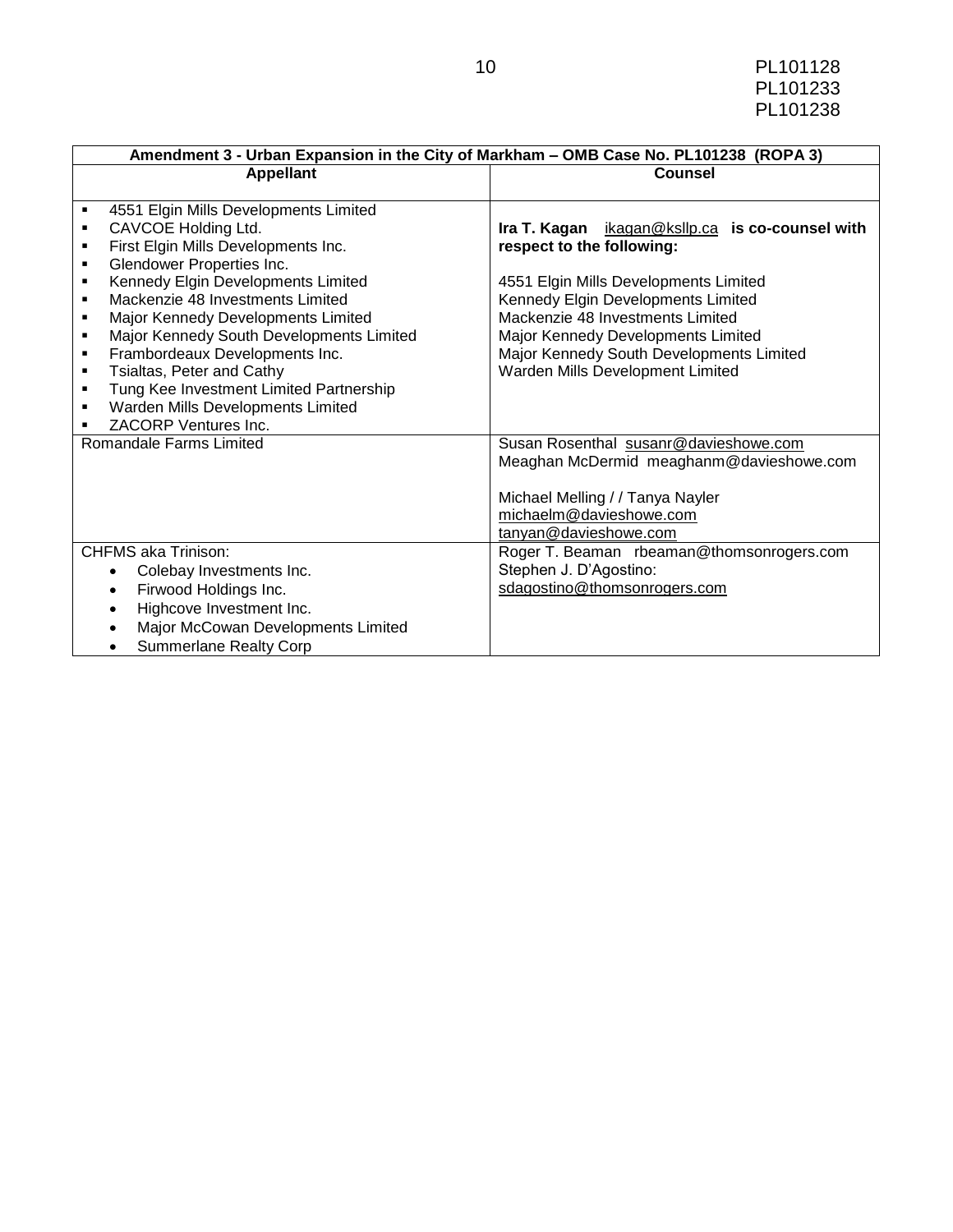# **Parties and Particpants**

| <b>Public Sector Party Status</b>              |                                                                                                                                                                                                                                                               |                                                              |  |
|------------------------------------------------|---------------------------------------------------------------------------------------------------------------------------------------------------------------------------------------------------------------------------------------------------------------|--------------------------------------------------------------|--|
| Municipality or other public<br>agency / Party | <b>Counsel</b>                                                                                                                                                                                                                                                | <b>OMB</b> proceeding in<br>which Party status is<br>granted |  |
| Township of King                               | Josephine A. Matera<br>jmatera@airdberlis.com                                                                                                                                                                                                                 | PL101128                                                     |  |
| City of Markham                                | Chris Barnett cbarnett@davis.ca<br>Laura Bisset Ibisset@davis.ca<br>Andrea Wilson-Peebles<br>AWilson-Peebles@markham.ca<br>Catherine Conrad cconrad@markham.ca<br>Margaret Wouters mwouters@markham.ca<br>Tim Lambe tlambe@markham.ca                         | PL101128 PL101233<br>PL101237-PL101238                       |  |
| City of Vaughan                                | Claudia A. Storto<br>Claudia.Storto@vaughan.ca                                                                                                                                                                                                                | PL101128 PL101233<br>PL101237-PL101238                       |  |
| <b>MMAH</b>                                    | Ken Hare, Counsel, Ministry of AG<br>ken.hare@ontario.ca<br>416-585-6404<br>Claire Young<br>Claire. Young@ontario.ca<br>Jonathan Sydor (Crown Law Office-Civil, MAG)<br>Jonathan.Sydor@ontario.ca<br>Mark Christie, Manager MMAH,<br>Mark.christie@ontario.ca |                                                              |  |
| Town of East Gwillimbury                       | <b>Bruce Ketcheson</b><br>bketcheson@ritchieketcheson.com<br>Andrew Biggart abiggart@ritchieketcheson.com<br>Effie Lidakis elidakis@ritchieketcheson.com<br>Don Sinclair dsinclair@eastgwillimbury.ca<br>Hajnalka Hartwick hhartwick@eastgwillimbury.ca       | PL101128 PL101233<br>PL101237<br>PL101238                    |  |
| Town of Richmond Hill                          | Antonio Dimilta<br>adimilta@richmondhill.ca                                                                                                                                                                                                                   | PL101128 PL101233<br>PL101237-PL101238                       |  |

|                                                      | <b>Public Sector Participant Status</b>           |                                                                    |  |  |  |
|------------------------------------------------------|---------------------------------------------------|--------------------------------------------------------------------|--|--|--|
| Municipality or other public<br>agency / Participant | Counsel                                           | <b>OMB</b> proceeding in<br>which Participant<br>status is granted |  |  |  |
| <b>Town of Newmarket</b>                             | Esther Armchuk-Ball<br>earmchuk-ball@newmarket.ca | PL101128                                                           |  |  |  |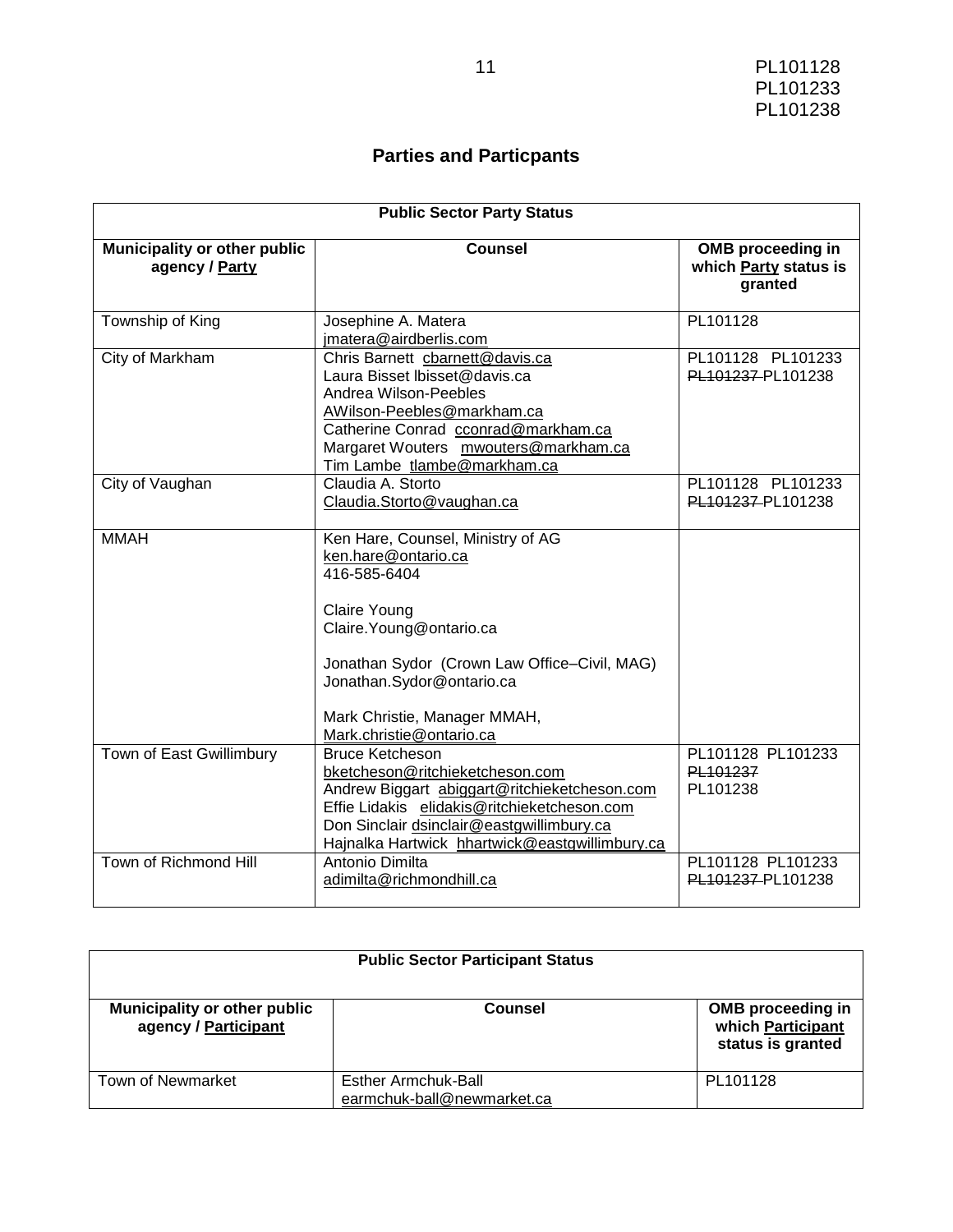| <b>Public Sector Participant Status</b>                     |                                                                                    |                                                                    |  |  |  |
|-------------------------------------------------------------|------------------------------------------------------------------------------------|--------------------------------------------------------------------|--|--|--|
| <b>Municipality or other public</b><br>agency / Participant | Counsel                                                                            | <b>OMB</b> proceeding in<br>which Participant<br>status is granted |  |  |  |
| Town of Georgina                                            | Signe Leisk / Raivo Uukkivi<br>sleisk@casselsbrock.com<br>ruukkiv@casselsbrock.com | PL101233                                                           |  |  |  |
| <b>TRCA</b>                                                 | Quentin Hanchard<br>qhanchard@trca.on.ca                                           | PL101128<br>PL101233<br>PL101237<br>PL101238                       |  |  |  |

| <b>Landowner Party Status</b>                                                     |                                                                                                        |                                                           |                                                  |                                                                                                                                                                                                                      |
|-----------------------------------------------------------------------------------|--------------------------------------------------------------------------------------------------------|-----------------------------------------------------------|--------------------------------------------------|----------------------------------------------------------------------------------------------------------------------------------------------------------------------------------------------------------------------|
| <b>Landowner / Party</b>                                                          | <b>Counsel</b>                                                                                         | <b>OMB</b><br>proceeding in<br>which status is<br>granted | <b>Appeal to Which</b><br><b>Status Granted</b>  | <b>Policies to Which</b><br><b>Party Status Relates</b>                                                                                                                                                              |
| Angus Glen<br>Developments Ltd.<br>Angus Glen Golf Club<br>Ltd.                   | Signe Leisk<br>sleisk@casselsbrock.com<br>Raivo Uukkivi<br>ruukkivi@casselsbrock.co<br>$\underline{m}$ | PL101238<br>(ROPA 3)                                      | ROPA 3 - North<br>Markham<br>Landowners<br>Group | ROPA 3 - Policies and<br>mapping raised by North<br><b>Markham Landowners</b><br>Group appeal respecting<br>the urban boundary<br>expansion as delineated<br>by ROPA 3 and the<br>alternative urban<br>boundary line |
| <b>Haulover Investments</b><br>Ltd.                                               | Jeffrey E. Streisfield<br>jeffrey@landplanlaw.com                                                      | PL101128<br>(ROP)                                         | $PL101128 - 1, 2,$<br>18, 19, 23, 28,<br>36, 37  | 5.2.20 and 5.2.21,<br>3.5.7, 7.2.31, 7.2.32,<br>7.2.52, 7.5.3, 7.5.4                                                                                                                                                 |
| William H. Worden and<br>Yvonne W. Worden,<br><b>Montanaro Estates</b><br>Limited | Jeffrey E. Streisfield<br>jeffrey@landplanlaw.com                                                      | PL101128<br>(ROP)                                         | N/A                                              | Amendments to Maps 1,<br>2 and 8 of ROP - 2010<br>for the<br>Worden/Montanaro<br>lands to carry forward<br>the approved ROPA 41<br>land use designations<br>for those lands.                                         |
| Vaughan 400<br><b>Landowners Group</b><br>Inc.                                    | <b>Michael Melling</b><br>michaelm@davieshowe.c<br>om                                                  | PL101128<br>(ROP)                                         | N/A                                              | Lifting of deferral area 2<br>in ROPA 52                                                                                                                                                                             |
| Harry John Lewis and<br>Murray Allin Lewis,<br>Donald Millar                      | Donald Hindson<br>donald@cattanach.ca                                                                  | PL101128<br>(ROP)<br>PL101238<br>(ROPA 3)                 | PL101128-47<br>ROPA <sub>3</sub>                 | Chapter 2 policies and<br>related maps, figures<br>and definitions, as set<br>out in Mr. Hindson's<br>letter of May 4, 2011                                                                                          |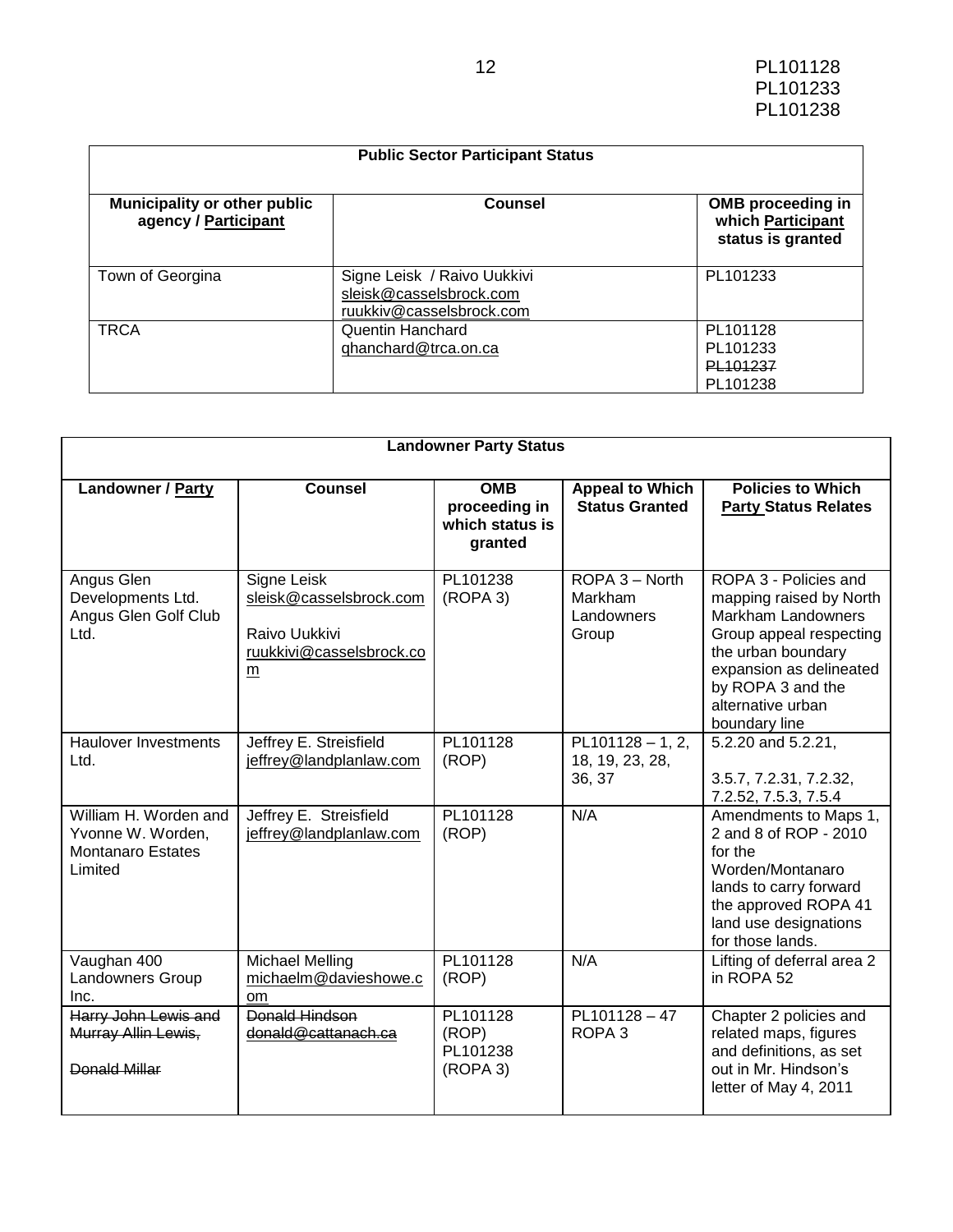| 13 | PL101128 |
|----|----------|
|    | PL101233 |
|    | PL101238 |

| <b>Landowner Party Status</b>                                                                                                                                                                                                                                                                                  |                                                                                            |                                                           |                                                  |                                                                                                                                                                                                                      |
|----------------------------------------------------------------------------------------------------------------------------------------------------------------------------------------------------------------------------------------------------------------------------------------------------------------|--------------------------------------------------------------------------------------------|-----------------------------------------------------------|--------------------------------------------------|----------------------------------------------------------------------------------------------------------------------------------------------------------------------------------------------------------------------|
| Landowner / Party                                                                                                                                                                                                                                                                                              | <b>Counsel</b>                                                                             | <b>OMB</b><br>proceeding in<br>which status is<br>granted | <b>Appeal to Which</b><br><b>Status Granted</b>  | <b>Policies to Which</b><br><b>Party Status Relates</b>                                                                                                                                                              |
|                                                                                                                                                                                                                                                                                                                |                                                                                            |                                                           |                                                  | ROPA 3-Map 2                                                                                                                                                                                                         |
| <b>Berczy Glen</b><br>Landowners Group<br>Inc.<br><b>Ruth Elizabeth Brock</b><br>Lois Marguerite Frisby<br><b>Charlotte Marie Frisby</b><br><b>Marguerite Alice</b><br>Gallone<br>Gerhard Schickendanz<br>Elma Schickendanz<br>Wagema Holdings<br>Limited<br>Lorna Mary<br>Passafiume<br>Walmark Holdings Inc. | Lyn Townsend<br>ltownsend@weirfoulds.co<br>m<br>Jennifer Meader<br>jmeader@weirfoulds.com  | PL101238<br>(ROPA 3)                                      | ROPA 3 - North<br>Markham<br>Landowners<br>Group | ROPA 3 - Policies and<br>mapping raised by North<br><b>Markham Landowners</b><br>Group appeal respecting<br>the urban boundary<br>expansion as delineated<br>by ROPA 3 and the<br>alternative urban<br>boundary line |
| MI Developments Inc.                                                                                                                                                                                                                                                                                           | Steven A. Zakem<br>szakem@airdberlis.com                                                   | PL101128<br>(ROP)                                         | PL101128-49                                      | Policies which may be<br>raised by Tesmar<br>appeal                                                                                                                                                                  |
| <b>Delisle Properties</b><br>Limited                                                                                                                                                                                                                                                                           | Cathy Facciolo<br>cfacciolo@bratty.com                                                     | PL101128<br>(ROP)                                         | PL101128-49                                      | Policies which may be<br>raised by Tesmar<br>appeal                                                                                                                                                                  |
| Block 34 East<br>Landowners Group<br>Inc.                                                                                                                                                                                                                                                                      | Roslyn Houser<br>rhouser@goodmans.ca                                                       | PL101128<br>(ROP)                                         | N/A                                              | Lifting of deferral area 1<br>in ROPA 52                                                                                                                                                                             |
| <b>Dorzil Developments</b><br>(Bayview) Ltd.                                                                                                                                                                                                                                                                   | John M. Alati<br>johna@davieshowe.com                                                      | PL101233<br>(ROPA 1)                                      | PL101233<br>(ROPA 1)                             | ROPA <sub>1</sub>                                                                                                                                                                                                    |
| Canada Mortgage and<br><b>Housing Corporation</b><br>("CMHC") and<br>Quaestus Corporation                                                                                                                                                                                                                      | <b>Patrick Devine/Mark Piel</b><br>Patrick.devine@fmc-<br>law.com<br>mark.piel@fmc-law.com | PL101128<br>(ROP)                                         | PL101128-23<br>and 37                            | Policy identified as "old<br>4.3.8" on Exhibit 4                                                                                                                                                                     |
| Halvan 5.5<br><b>Investments Limited</b>                                                                                                                                                                                                                                                                       | Catherine A. Lyons<br>clyons@goodmans.ca                                                   | PL101128<br>(ROP)                                         | PL101128 - 32                                    | Policies at issue in<br>Minotaur et. al appeals                                                                                                                                                                      |
| Kau and Associates                                                                                                                                                                                                                                                                                             | Cathy Facciolo<br>cfacciolo@bratty.com                                                     | PL101128<br>(ROP)                                         | $PL101128 - 5, 6,$<br>23, and 37                 | 4.3.3; 4.3.4; 4.3.7; 4.3.9;<br>4.3.12; 4.4.6; definition<br>of "Major Retail"                                                                                                                                        |
| Mahamevna Bhavana<br>Asapuwa Toronto                                                                                                                                                                                                                                                                           | <b>Mark Flowers</b><br>markf@davieshowe.com                                                | PL101128<br>(ROP)                                         | PL101128 - 47                                    | $6.3.2, 6.3.3, 6.3.10$ and<br>Map 8                                                                                                                                                                                  |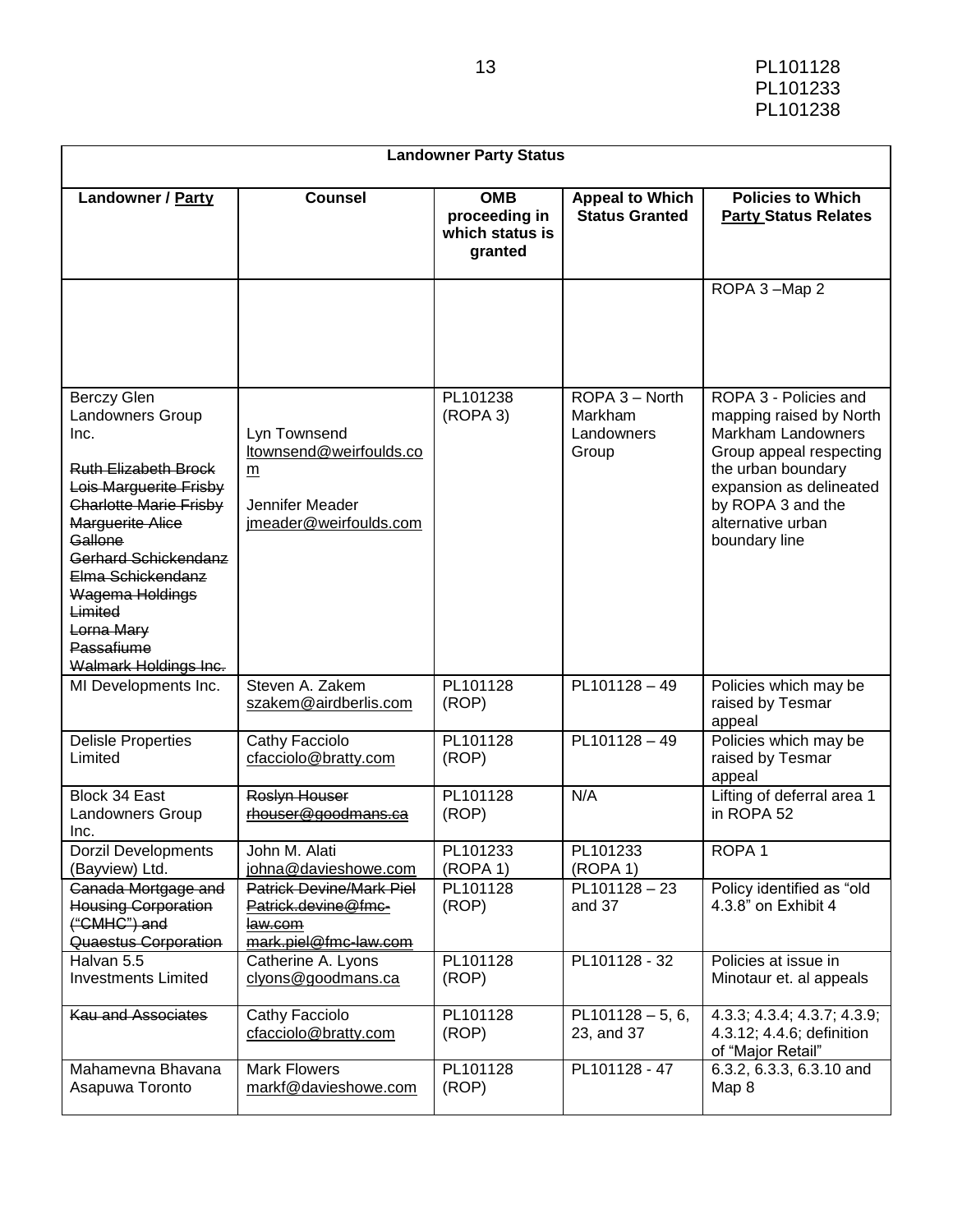| 14 | PL101128 |
|----|----------|
|    | PL101233 |
|    | PL101238 |

|                                                                         | <b>Landowner Party Status</b>                                                                                   |                                                           |                                                                |                                                                                                                                                                               |  |
|-------------------------------------------------------------------------|-----------------------------------------------------------------------------------------------------------------|-----------------------------------------------------------|----------------------------------------------------------------|-------------------------------------------------------------------------------------------------------------------------------------------------------------------------------|--|
| <b>Landowner / Party</b>                                                | <b>Counsel</b>                                                                                                  | <b>OMB</b><br>proceeding in<br>which status is<br>granted | <b>Appeal to Which</b><br><b>Status Granted</b>                | <b>Policies to Which</b><br><b>Party Status Relates</b>                                                                                                                       |  |
| <b>Block 27 Landowners</b><br>Group Inc.                                | <b>Michael Melling</b><br>michaelm@davieshowe.c<br>om                                                           | PL101128<br>(ROP)<br>PL101237<br>(ROPA 2)                 | $PL101128 - 4$ ,<br>19, 30<br>PL101237<br>(ROPA <sub>2</sub> ) | Appeals and policies as<br>set out in<br>correspondence<br>between D. Klacko and<br>M. Melling on June 13<br>and 14, 2011 and July 8<br>and 18, 2011 (filed as<br>Exhibit 23) |  |
| <b>Huron-Wendat Nation</b>                                              | Simon Picard<br>simon.picard@cnhw.qc.c<br>a                                                                     | PL101128<br>(ROP)                                         | $PL101128 - 4, 27$                                             | $3.4.11$ and $3.4.14$                                                                                                                                                         |  |
| <b>Block 40/47</b><br>Developers Group Inc.                             | <b>Michael Melling</b><br>michaelm@davieshowe.c<br>om                                                           | PL101128<br>(ROP)                                         | PL101128 (ROP)                                                 | Chapter 2; section 3.5;<br>policies 5.6.23 - 5.6.32;<br>policies 8.4.15 to 8.4.20;<br>Maps $1 - 5$ , 6 and 8<br>Figure 3                                                      |  |
| 1539253 Ontario Inc.                                                    | <b>Michael Melling</b><br>michaelm@davieshowe.c<br>$om$                                                         | PL101128<br>(ROP)                                         | PL101128 (ROP)                                                 | 2.1.10 (re: recreation<br>uses); 6.1.6.3 and 6.4<br>(re: recreation uses);<br>$8.4.16 - 8.4.20$ : Maps<br>1,2, 8 and Figure 3                                                 |  |
| 445158 Ontario Inc.<br>(Meldan), Mr. Tracy<br>Ellis and Ms. Kelly Ellis | <b>Michael Melling</b><br>michaelm@davieshowe.c<br>om                                                           | PL101128<br>(ROP)                                         | PL101128 (ROP)                                                 | Site Specific: 8.4.15 to<br>8.4.20                                                                                                                                            |  |
| Karma Tekchen<br>Zabsal Ling                                            |                                                                                                                 | PL101128<br>(ROP)                                         | PL101128 (ROP)                                                 | Site Specific: 8.4.15 to<br>8.4.20                                                                                                                                            |  |
| 878211 Ontario Ltd.                                                     |                                                                                                                 | PL101128<br>(ROP)                                         | PL101128 (ROP)                                                 | Site Specific: 8.4.15 to<br>8.4.20                                                                                                                                            |  |
| Mr. Borden Kent                                                         |                                                                                                                 | PL101128<br>(ROP)                                         | PL101128 (ROP)                                                 | Site Specific: 8.4.15 to<br>8.4.20                                                                                                                                            |  |
| <b>Wholesale Forest</b><br>Products Ltd.                                |                                                                                                                 | PL101128<br>(ROP)                                         | PL101128 (ROP)                                                 | Site Specific: 8.4.15 to<br>8.4.20                                                                                                                                            |  |
| Ms. Sheryl Kotzer, Mr.<br>Howie Kotzer, Mr.<br>Michael Kotzer           | Chad B. John-Baptiste,<br>MCIP, RPP<br>Senior Planner, MMM<br><b>Group Limited</b><br>John-<br>BaptisteC@mmm.ca | PL101128<br>(ROP)                                         | PL101128 (ROP)                                                 | Site specific: 8.4.15 and<br>8.4.20                                                                                                                                           |  |
| Mr. Gary Foch                                                           | Gary Foch<br>garyfoch@rogers.com                                                                                | PL101128<br>(ROP)                                         | PL101128 (ROP)                                                 | Site specific: 8.4.15 and<br>8.4.20                                                                                                                                           |  |
| South Sharon<br>Developments Inc.                                       | Jason Park<br>jason.park@devinepark.c<br>om.<br>jason.park@dentons.com                                          | PL101233<br>(ROPA 1)                                      | PL101233<br>(ROPA 1)                                           | ROPA <sub>1</sub>                                                                                                                                                             |  |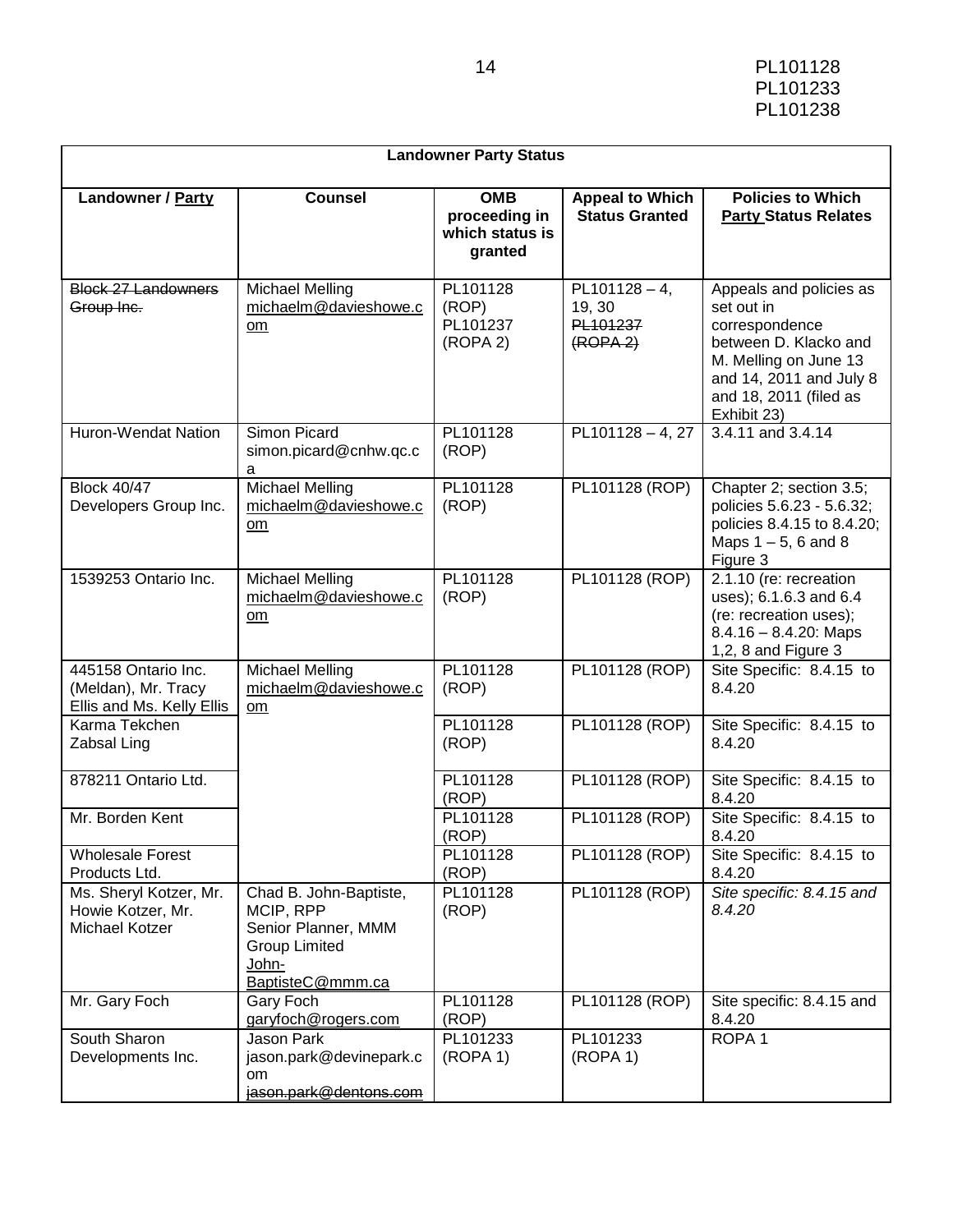|                                                                                                                            | <b>Landowner Party Status</b>        |                                                           |                                                 |                                                         |  |  |
|----------------------------------------------------------------------------------------------------------------------------|--------------------------------------|-----------------------------------------------------------|-------------------------------------------------|---------------------------------------------------------|--|--|
| <b>Landowner / Party</b>                                                                                                   | <b>Counsel</b>                       | <b>OMB</b><br>proceeding in<br>which status is<br>granted | <b>Appeal to Which</b><br><b>Status Granted</b> | <b>Policies to Which</b><br><b>Party Status Relates</b> |  |  |
| Acorn Development<br>Corporation<br>Ladyfield Construction<br>Ltd.,<br>Farm Cove Holdings<br>Inc.,<br>Fetlar Holdings Ltd. | Roslyn Houser<br>rhouser@goodmans.ca | PL101233<br>(ROPA 1)                                      | PL101233<br>(ROPA 1)                            | ROPA <sub>1</sub>                                       |  |  |

| <b>Landowner Participant Status</b>                                                                    |                                                                               |                                                           |                                                 |                                                                                                                                                                                                                                   |
|--------------------------------------------------------------------------------------------------------|-------------------------------------------------------------------------------|-----------------------------------------------------------|-------------------------------------------------|-----------------------------------------------------------------------------------------------------------------------------------------------------------------------------------------------------------------------------------|
| Landowner /<br><b>Participant</b>                                                                      | <b>Counsel</b>                                                                | <b>OMB</b><br>proceeding in<br>which status is<br>granted | <b>Appeal to Which</b><br><b>Status Granted</b> | <b>Policies to Which</b><br><b>Participant Status</b><br><b>Relates</b>                                                                                                                                                           |
| <b>Trevor Rose</b><br>Angelo Antonangeli,<br>Leslie Gardens<br>1450968 Ontario Inc.<br>c/o Peter Gorin | <b>Howard Friedman</b><br>hbrplanning@bellnet.ca                              | PL101128<br>(ROP)                                         | PL101128                                        | Participant status sought<br>to monitor 2.2.19,<br>2.2.31, 2.2.34, 2.2.35,<br>Map 8,6.3.7(d), 8.3.3.<br>and definition of<br>"Agricultural Uses"                                                                                  |
| <b>Intracorp Projects</b><br>Acquisitions Ltd.                                                         | <b>Michael Melling</b><br>michaelm@davieshowe.c<br>om                         | PL101128<br>(ROP)                                         | PL101128                                        | Participant status sought<br>to monitor and protect<br>interests respecting<br>designation, mapping<br>and policies applicable<br>to subject lands in<br>Richmond Hill as<br>identified in May 9, 2011<br>email from Mr. Melling. |
| South Sharon<br>Developments Inc.                                                                      | <b>Jason Park</b><br>jason.park@devinepark.c<br>om.<br>jason.park@dentons.com | PL101128<br>(ROP)<br>PL101233<br>(ROPA 1)                 | PL101128<br>ROPA <sub>1</sub>                   | Participant status sought<br>to monitor proceedings<br>to ensure no<br>amendments that would<br>impact subject lands set<br>out in May 9, 2011<br>letter.                                                                         |
| William H. Worden and<br>Yvonne W. Worden<br><b>Montanaro Estates</b><br>Limited                       | Jeffrey E. Streisfield<br>jeffrey@landplanlaw.com                             | PL101128<br>(ROP)                                         | PL101128                                        | Participant status re<br>Chapter 2 of ROP.                                                                                                                                                                                        |
| Markham Gateway<br>Inc.                                                                                | Roger T. Beaman<br>rbeaman@thomsonroger<br>s.com                              | PL101128<br>(ROP)                                         | PL101128                                        |                                                                                                                                                                                                                                   |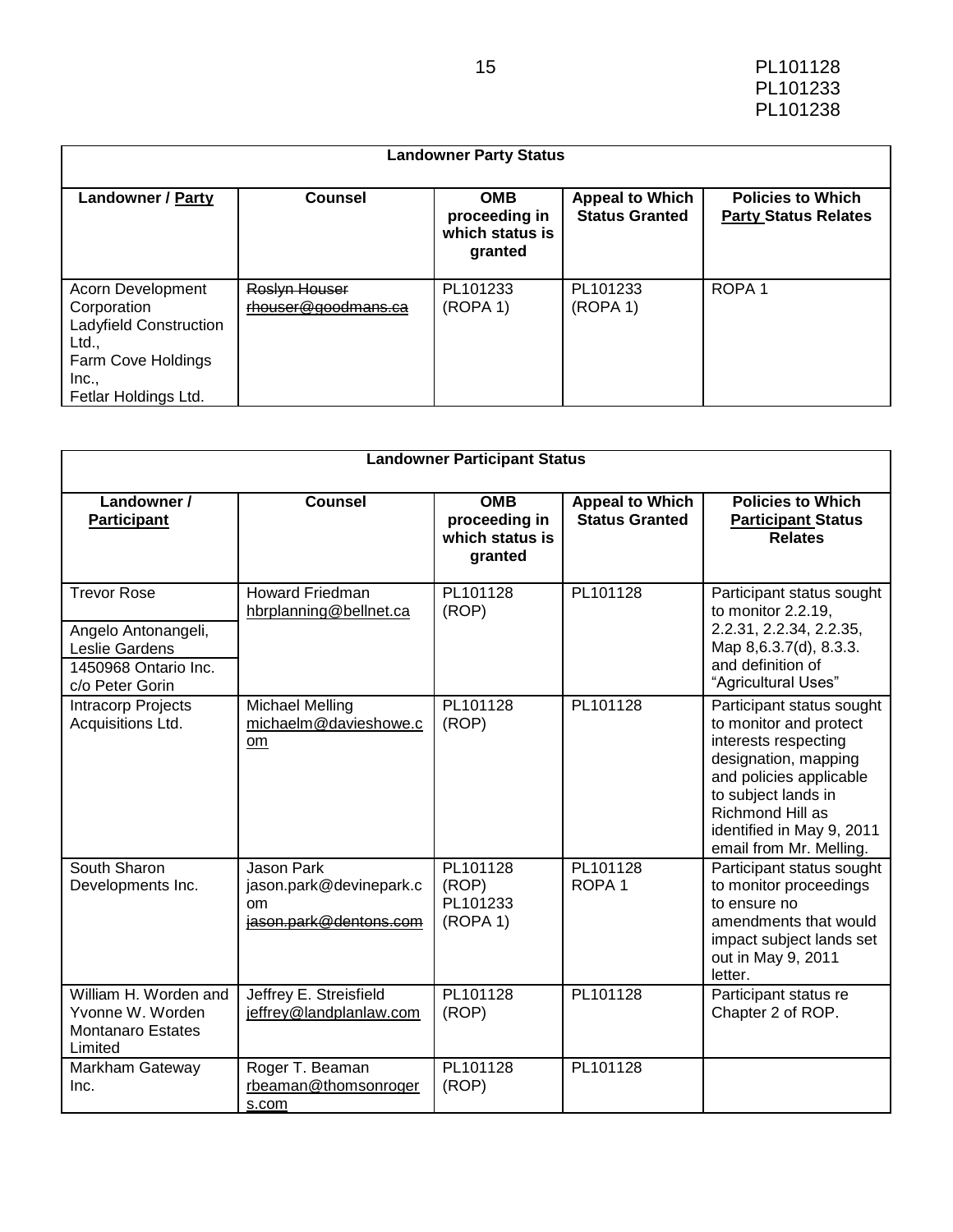| <b>Landowner Participant Status</b> |                                                             |                                                           |                                                 |                                                                                                         |  |
|-------------------------------------|-------------------------------------------------------------|-----------------------------------------------------------|-------------------------------------------------|---------------------------------------------------------------------------------------------------------|--|
| Landowner /<br><b>Participant</b>   | <b>Counsel</b>                                              | <b>OMB</b><br>proceeding in<br>which status is<br>granted | <b>Appeal to Which</b><br><b>Status Granted</b> | <b>Policies to Which</b><br><b>Participant Status</b><br><b>Relates</b>                                 |  |
| 165 Pine Grove<br>Investments Inc.  | Adam Brown<br>adam@shermanbrown.co<br>$\underline{m}$       | PL101128<br>(ROP)<br>PL101237<br><del>(ROPA 2)</del>      | PL101128<br>PL101237                            | Participant status to<br>monitor policies 5.1, 5.2<br>and 5.3 and ROPA 2.                               |  |
| Devon Lane<br>Construction Ltd.     | Lyn Townsend<br>Weir Foulds<br>ltownsend@weirfoulds.co<br>m | PL101128<br>(ROP)                                         | PL101128 (ROP)                                  | Provisions specified and<br>agreed upon as<br>between the Region and<br>Devon Lane<br>Construction Ltd. |  |
| Haulover Investments<br>Ltd.        | Jeffrey E. Streisfield<br>jeffrey@landplanlaw.com           | PL101128<br>(ROP)                                         | PL101128                                        | Site Specific:<br>8.4.15 to 8.4.20                                                                      |  |

 $\mathbf{r}$ 

| <b>Landowner / Party</b>                                                                     | <b>Counsel</b>                                                                                                                                                                                | <b>OMB</b><br>proceeding in<br>which status<br>is granted | <b>Appeal to</b><br><b>Which Status</b><br>Granted | <b>Policies to Which Party</b><br><b>Status Relates</b> |
|----------------------------------------------------------------------------------------------|-----------------------------------------------------------------------------------------------------------------------------------------------------------------------------------------------|-----------------------------------------------------------|----------------------------------------------------|---------------------------------------------------------|
| Remington<br>Steeles 9 Inc.<br><b>Barry Glenn Little</b><br><b>Robert Brownlee</b><br>Little | <b>Brattys LLP</b><br>7501 Keele Street, Suite 200<br>Vaughan, ON L4K 1Y2<br>Caterina Facciolo<br>cfacciolo@bratty.com<br>905-760-2600 x 293                                                  | PL101238<br>(ROPA 3)                                      | PL101238<br>(ROPA 3)                               | Boundary of urban area<br>expansion                     |
| Infrastructure<br>Ontario ("IO"), as<br>agent for the<br>Ministry of<br>Infrastructure       | John Dawson<br>jdawson@mccarthy.ca                                                                                                                                                            | PL101238<br>(ROPA 3)                                      | PL101238<br>(ROPA 3)                               | Boundary of urban area<br>expansion                     |
| Lindvest<br>Properties (Cornell<br>East) Limited                                             | Aird & Berlis LLP<br>Brookfield Place, 181 Bay<br>Street, Suite 1800, Box 754<br>Toronto, ON M5J 2T9<br>Patricia A. Foran / Andrea<br><b>Skinner</b><br>Pforan@airdberlis.com<br>416-865-7727 | PL101238<br>(ROPA 3)                                      | PL101238<br>(ROPA 3)                               | Boundary of urban area<br>expansion                     |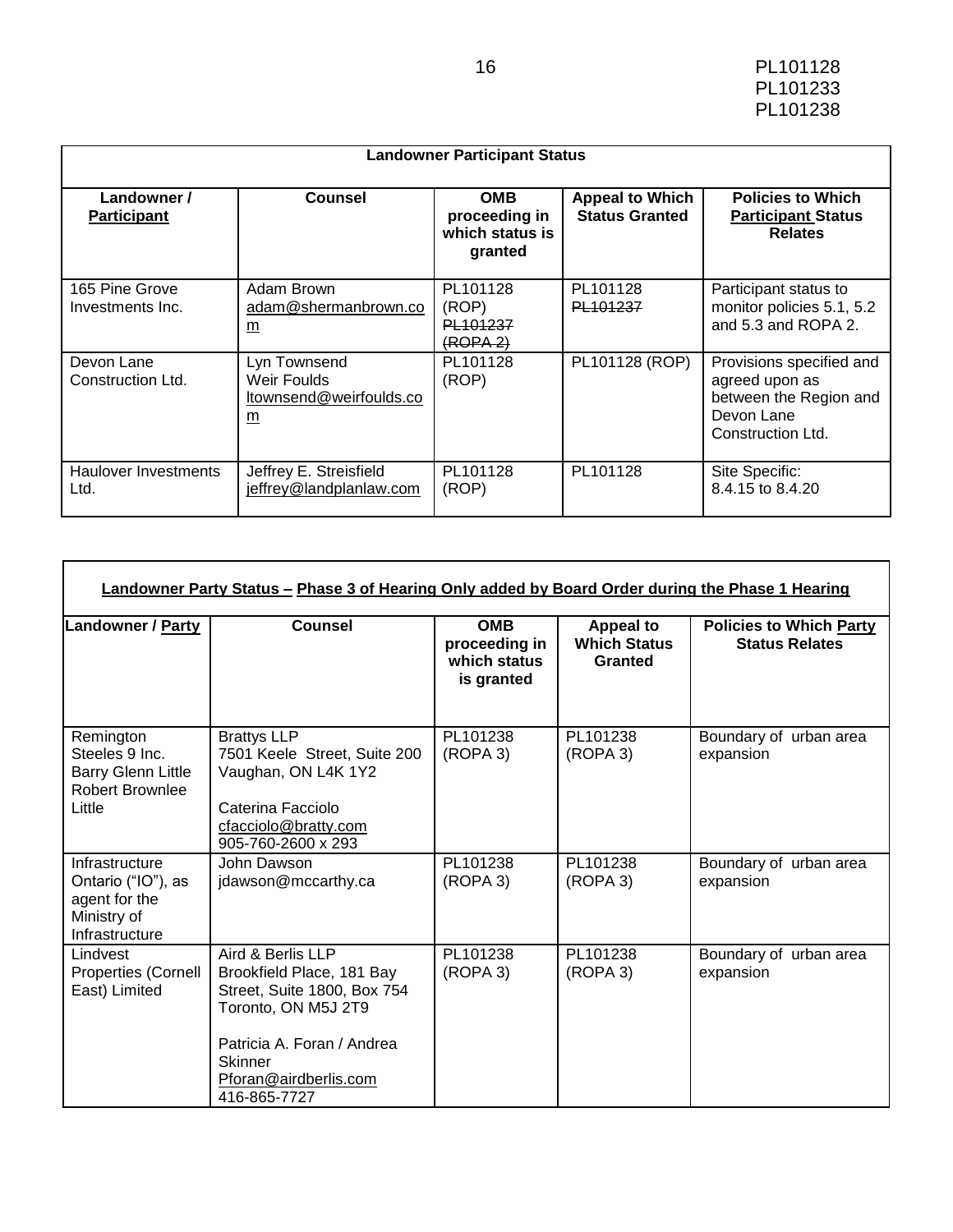| Landowner / Party                                  | <b>Counsel</b>                                                                                                                                                                                                                                                                                                                         | <b>OMB</b><br>proceeding in<br>which status<br>is granted | <b>Appeal to</b><br><b>Which Status</b><br>Granted | <b>Policies to Which Party</b><br><b>Status Relates</b> |  |
|----------------------------------------------------|----------------------------------------------------------------------------------------------------------------------------------------------------------------------------------------------------------------------------------------------------------------------------------------------------------------------------------------|-----------------------------------------------------------|----------------------------------------------------|---------------------------------------------------------|--|
|                                                    | askinner@airdberlis.com                                                                                                                                                                                                                                                                                                                |                                                           |                                                    |                                                         |  |
| Varlese Brothers<br>Ltd.                           | <b>Cassels Brock and Blackwell</b><br>LLP, 2100 Scotia Plaza, 40<br>King St W Toronto, ON M5H<br>3C <sub>2</sub>                                                                                                                                                                                                                       | PL101238<br>(ROPA 3)                                      | PL101238<br>(ROPA 3)                               | Boundary of urban area<br>expansion                     |  |
|                                                    | Signe B. Leisk<br>sleisk@casselsbrockc.om<br>Tel: 416-869-5411<br>Raivo Uukkivi<br>ruukkivi@casselsbrock.com<br>Tel: 416-860-6613                                                                                                                                                                                                      |                                                           |                                                    |                                                         |  |
| <b>Cornell Rouge</b><br>Development<br>Corporation | Niomie Massey (Project<br>Manager)<br>Cornell Rouge 369 Rimrock<br>Rd., Toronto, ON M3J 3G2<br>Tel: 414-661-4000<br>Fax: 416-661-4229<br>niomie@madisongroup.ca                                                                                                                                                                        | PL101238<br>(ROPA 3)                                      | PL101238<br>(ROPA 3)                               | Boundary of urban area<br>expansion                     |  |
| Norfinch<br>Construction<br>(Toronto) Limited      | <b>Cassels Brock and Blackwell</b><br>LLP, 2100 Scotia Plaza, 40<br>King St W Toronto, ON M5H<br>3C <sub>2</sub><br>Signe B. Leisk<br>sleisk@casselsbrockc.om<br>Tel: 416-869-5411<br>Raivo Uukkivi<br>ruukkivi@casselsbrock.com<br>Tel: 416-860-6613<br>Julius De Ruyter<br>Planning and development<br>service<br>Tel (416) 694-9011 | PL101238<br>(ROPA 3)                                      | PL101238<br>(ROPA 3)                               | Boundary of urban area<br>expansion                     |  |
|                                                    | Email: julius@deruyter.ca                                                                                                                                                                                                                                                                                                              |                                                           |                                                    |                                                         |  |
| 1269028 Ontario<br>Limited                         | Gerald T. Miller<br>gerry.miller@gmalaw.ca                                                                                                                                                                                                                                                                                             | PL101238<br>(ROPA 3)                                      | PL101238<br>(ROPA 3)                               | Boundary of urban area<br>expansion                     |  |
|                                                    | Gerald T. Miller<br><b>Gardiner Miller Arnold LLP</b><br><b>Barristers and Solicitors</b><br>1202 - 390 Bay Street                                                                                                                                                                                                                     |                                                           |                                                    |                                                         |  |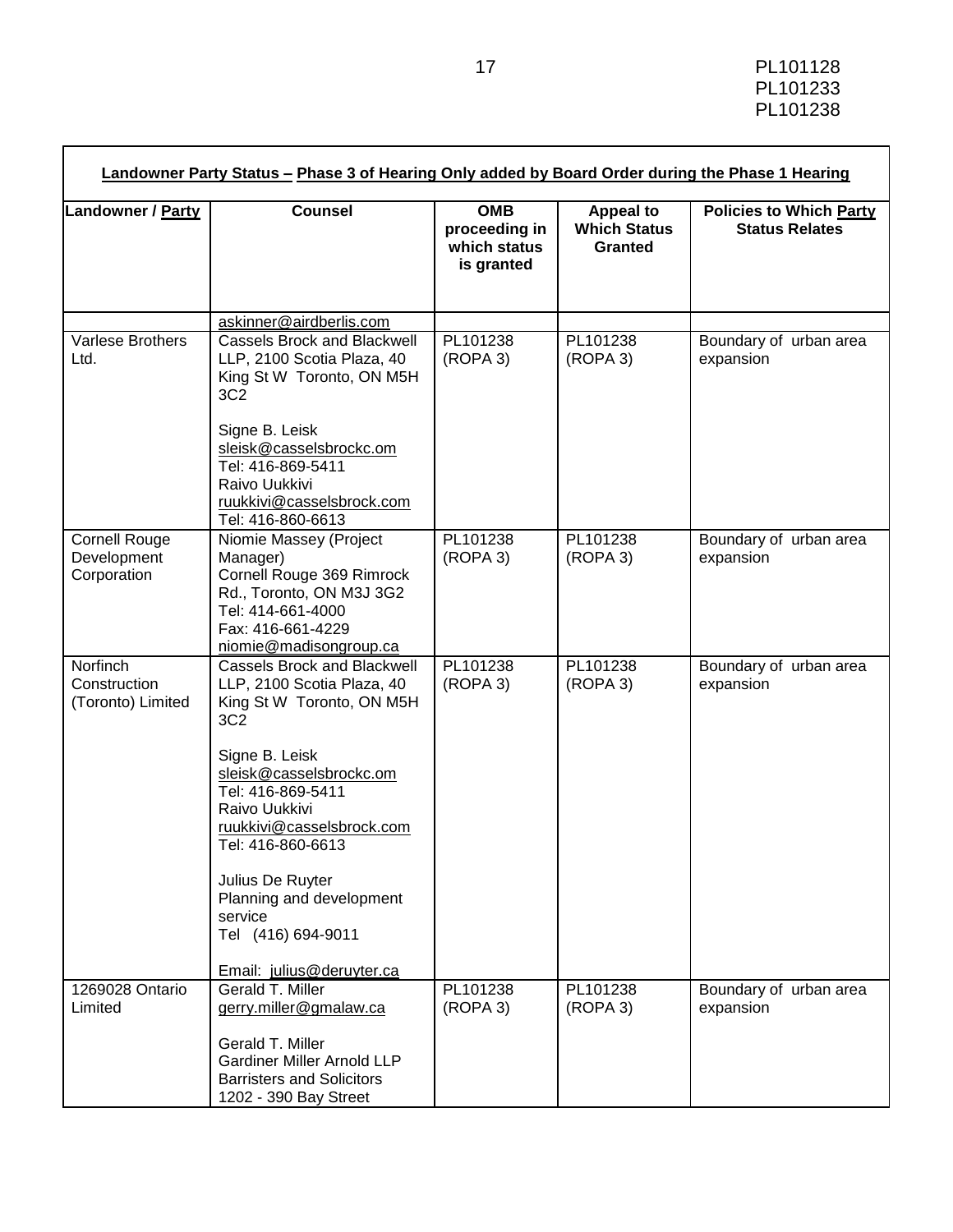| <b>Landowner / Party</b>                                                                                                                                                                                   | Counsel                                                                                                                   | <b>OMB</b><br>proceeding in<br>which status<br>is granted       | <b>Appeal to</b><br><b>Which Status</b><br>Granted | <b>Policies to Which Party</b><br><b>Status Relates</b>                                                                                                  |
|------------------------------------------------------------------------------------------------------------------------------------------------------------------------------------------------------------|---------------------------------------------------------------------------------------------------------------------------|-----------------------------------------------------------------|----------------------------------------------------|----------------------------------------------------------------------------------------------------------------------------------------------------------|
|                                                                                                                                                                                                            | Toronto, Ontario M5H 2Y2<br>Tel. (416) 363-2614 x228<br>Fax (416) 363-8451<br>H. Gerson<br>hdgerson@gersonlawyers.co<br>m |                                                                 |                                                    |                                                                                                                                                          |
| 4716 Elgin Mills<br>Markham Ltd.<br>Kennedy MM<br>Markham Ltd.,<br>Markham MMM<br>North<br>Development<br>Corp. Markham<br><b>MMM South</b><br>Development<br>Corp.<br>(collectively"4716<br>Elgin Mills") | Jason Park<br>jason.park@devinepark.com<br>jason.park@dentons.com<br>Mark Piel<br>mark.piel@dentons.com                   | PL101128<br>PL101238 (ROPA 3)<br>Re Phase 3 of the hearing only |                                                    | Party status is subject to<br>the terms set out in the<br>Sign Back letter executed<br>May 26, 2014 by counsel<br>for 4716 Elgin Mills<br>(Exhibit #257) |

| Landowner /<br>Participant                       | <b>Counsel</b>                                           | <b>OMB</b> proceeding<br>in which status is<br>granted | <b>Appeal to</b><br><b>Which Status</b><br>Granted | <b>Policies to Which</b><br><b>Participant Status Relates</b> |
|--------------------------------------------------|----------------------------------------------------------|--------------------------------------------------------|----------------------------------------------------|---------------------------------------------------------------|
| Mark Cleveland<br>McGean and<br>Dianne<br>McGean | Dianne & Mark McGean<br>7469 Hwy 7<br>Markham ON L6B 1A8 | PL101238 (ROPA<br>3)                                   | PL101238<br>(ROPA 3)                               | Boundary of urban area<br>expansion                           |
|                                                  | 905-472-4231<br>diannemc@sympatico.ca                    |                                                        |                                                    |                                                               |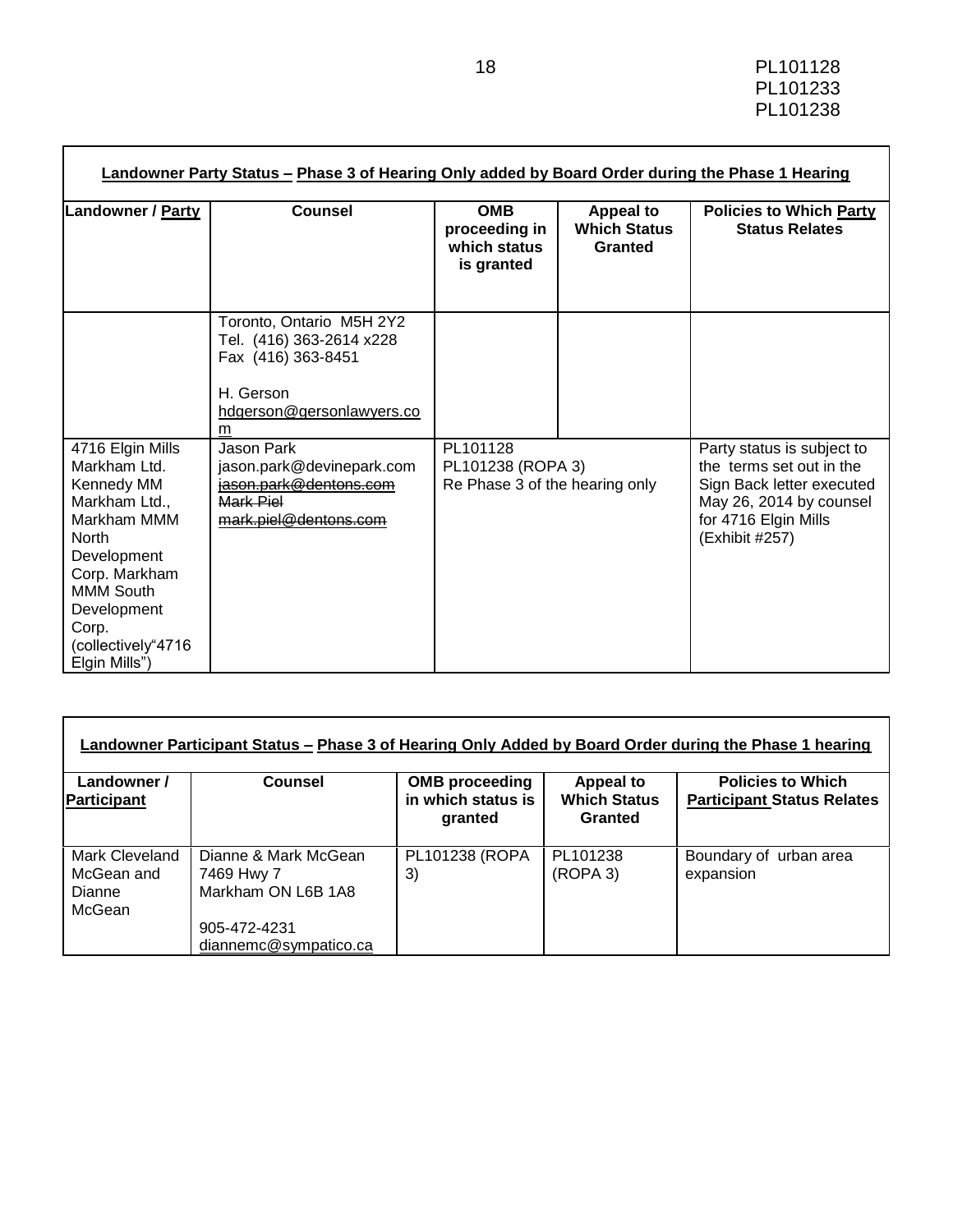#### **Schedule "A"**

5.1.6. To require local municipalities to develop a phasing plan for *new community areas* that is coordinated with the following Regional plans and policies:

- a. the *new community areas* criteria in Section 5.6 of this Plan;
- b. the fiscal policies in Section 4.5 of this Plan;
- c. the York Region 10-Year Capital Plan;
- d. the York Region Water and Wastewater Master Plan; and,
- e. the York Region Transportation Master Plan.

5.1.7 To require that local official plans, master plans, capital plans and secondary plans be consistent with phasing plans prepared in accordance with policy 5.1.6.b through 5.1.6.e.

5.1.13 That the land area requirements for an urban expansion are identified as part of York Region's land budget exercise.

5.6.3 That *new community areas* shall be designed to meet or exceed a minimum density of 20 residential units per hectare and a minimum density of 70 residents and jobs per hectare in the *developable area*.

Section 5.6 Sidebar Text:

Places to Grow: Growth Plan for the Greater Golden Horseshoe requires a minimum density target of 50 residents and jobs combined per hectare for designated greenfield areas. Some built and approved greenfield areas in York Region have densities lower than the provincial requirement, and others are achieving densities close to the required density.

The new community areas will be built to a minimum density of 20 units per hectare in the developable area which equates to approximately 70 residents and jobs per hectare. While this requirement is higher than what is in Places to Grow: Growth Plan for the Greater Golden Horseshoe, it is necessary in order to achieve 50 people and jobs per hectare across the entire designated greenfield area in York Region.

#### **DEVELOPABLE AREA**

The *developable area* includes all lands available for *development* for both private and public uses,

including residential and employment uses, open space and infrastructure (e.g. local and Regional streets

and stormwater management ponds).

The *developable area* excludes:

a. environmental features and areas, where development is prohibited, identified in Places to

Grow: Growth Plan for the Greater Golden Horseshoe;

b. the Regional Greenlands System and approved local municipal natural heritage systems where development is prohibited;

c. *key natural heritage features* and *key hydrologic features*;

d. major infrastructure rights-of-way (i.e. existing 400-series highways and finalized route

alignments for extensions or future 400-series highways, utility lines, and rail lines); and,

e. existing uses (e.g. cemeteries, estate subdivisions).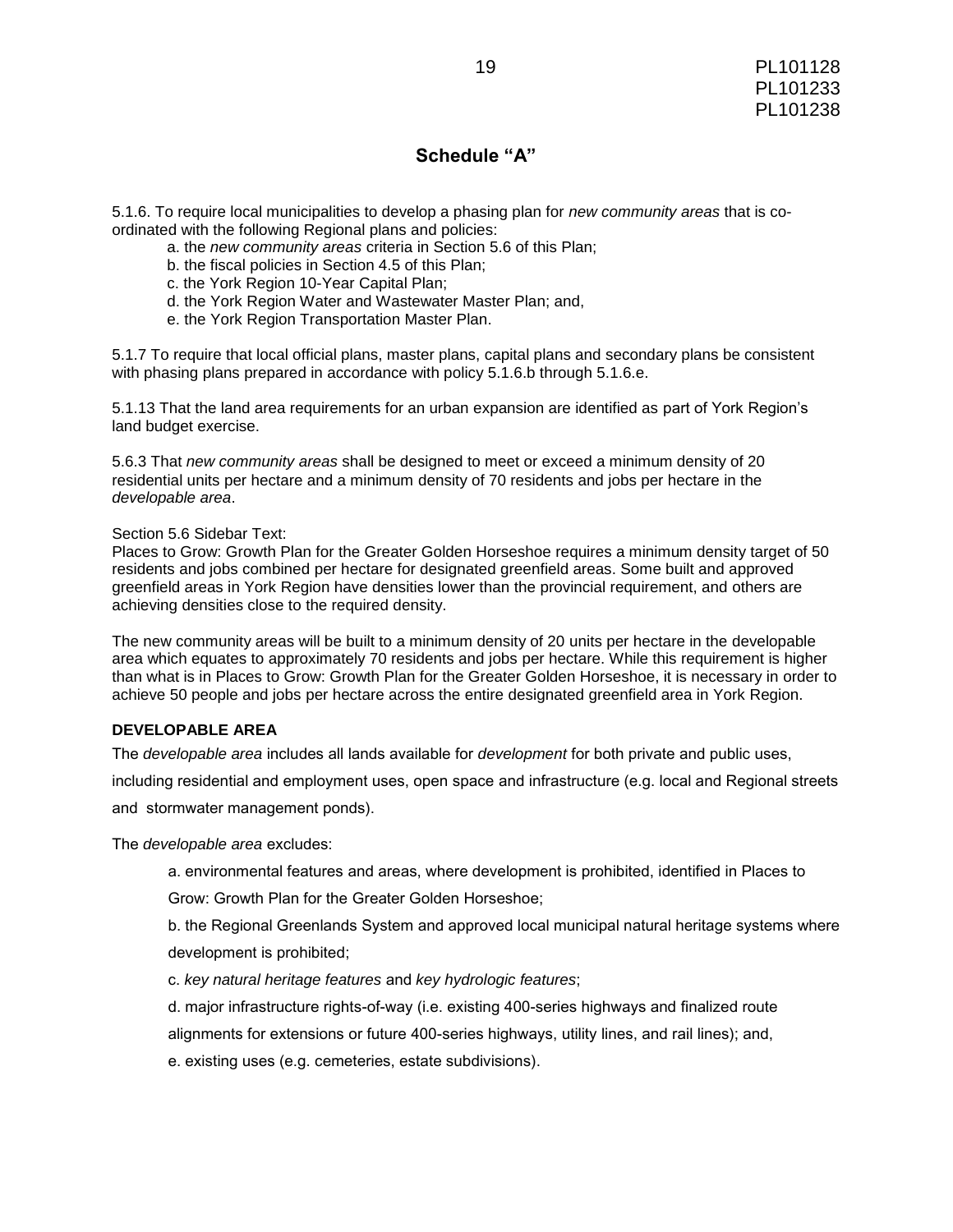### 20 PL101128 PL101233 PL101238

# **Schedule "B"**

| <b>Chapter</b>   | <b>Section</b>      | 1994 Policies to remain in<br>force and effect<br>All other policies, text,<br>definitions and maps to<br>be repealed, save and<br>except for those parties<br>identified as having site<br>specific appeals on<br>Appendix 2A to the<br>August 23, 2012 Order for<br><b>Partial Approval</b> | Page(s) in<br><b>July 11, 2012 York</b><br><b>Region Official</b><br><b>Plan Office</b><br><b>Consolidation</b> |
|------------------|---------------------|-----------------------------------------------------------------------------------------------------------------------------------------------------------------------------------------------------------------------------------------------------------------------------------------------|-----------------------------------------------------------------------------------------------------------------|
| <b>Chapter 2</b> | <b>Section 2.1</b>  | $2.1.16$ ,<br>(note: $2.1.17 -$ already<br>repealed)                                                                                                                                                                                                                                          |                                                                                                                 |
| <b>Chapter 2</b> | Section 2.5         | 2.5.1 to 2.5.4, 2.5.16,                                                                                                                                                                                                                                                                       |                                                                                                                 |
|                  |                     | $2.5.25, 2.5.29 - 2.5.32,$<br>$2.5.34 - 2.5.40$                                                                                                                                                                                                                                               |                                                                                                                 |
| <b>Chapter 5</b> | Section 5.8         | Entirety                                                                                                                                                                                                                                                                                      |                                                                                                                 |
| <b>Chapter 5</b> | <b>Section 5.9</b>  | Entirety                                                                                                                                                                                                                                                                                      |                                                                                                                 |
| <b>Chapter 5</b> | <b>Section 5.12</b> | Entirety                                                                                                                                                                                                                                                                                      |                                                                                                                 |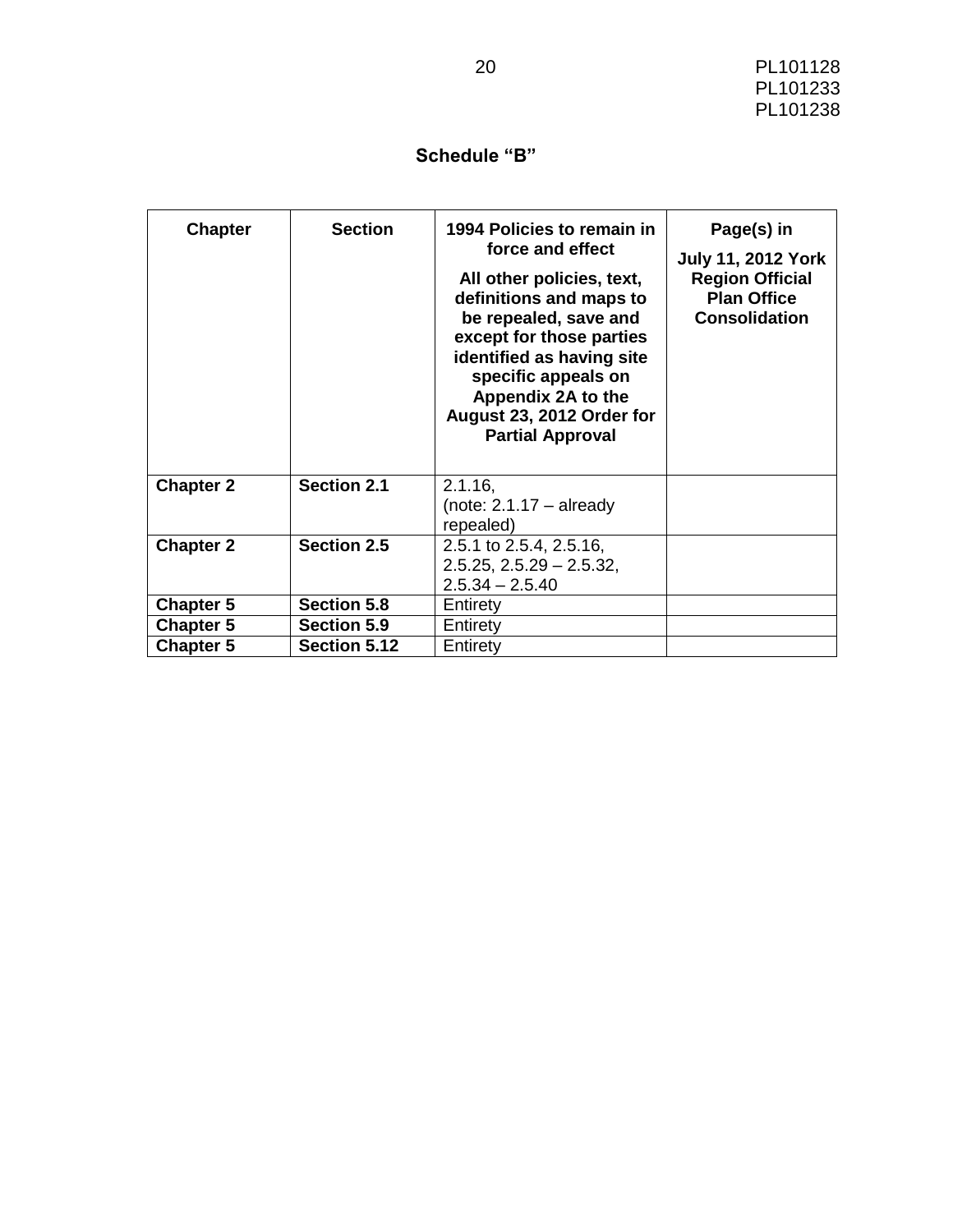### **Appendix 1 Portions of the Modified ROP – 2010 Remaining Under Appeal on a Region-Wide Basis February 4, 2015**

| Policy or Other Part of Plan Under Region-wide Appeal      |
|------------------------------------------------------------|
| Policy 3.1.8                                               |
| Section 6.1                                                |
| Section 6.2                                                |
| Section 6.3 Save and except the preamble and policy 6.3.10 |
| Section 6.4                                                |
| Policy 7.2.50                                              |
|                                                            |

- Note 1: Any sidebars which pertain to the above noted Chapters, Sections or Policies also remain under appeal Region-wide.
- Note 2: The approval of the definition of Municipal Comprehensive Review is without prejudice to the jurisdiction of the Board to consider an alternate definition of Municipal Comprehensive Review for the purposes of urban expansion and implementation of policy 5.1.12.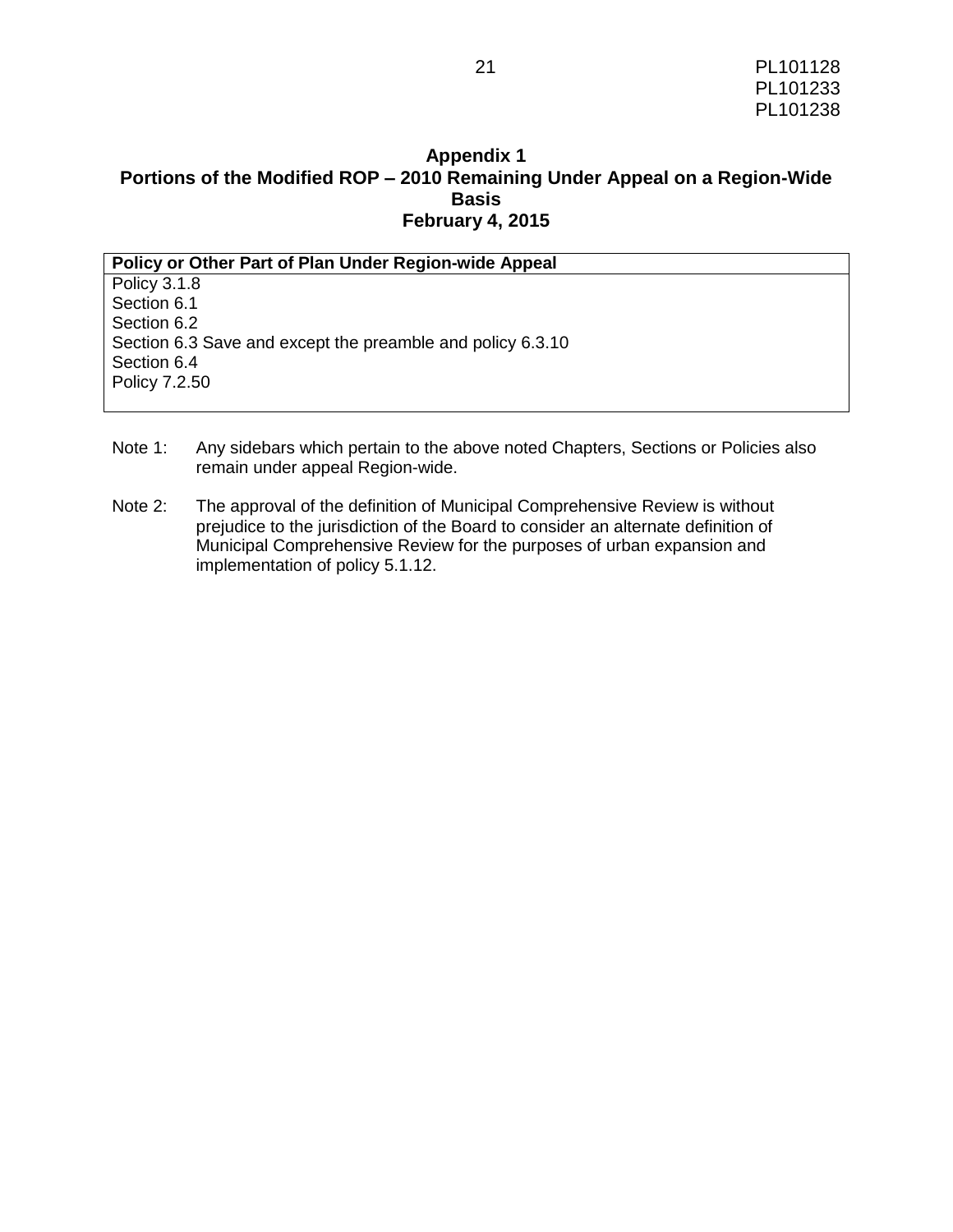### **Appendix 2A Portions of the Modified ROP – 2010 Remaining Under Appeal on a Site Specific or Area Specific Basis February 4, 2015**

See Appendix 2B which identifies each of the below noted sites/areas geographically.

| Policy, Amendment, or<br><b>Other Part of Plan Under</b> | Site or Area to Which Appeal is Restricted (Depicted on<br>Appendix 2B) |
|----------------------------------------------------------|-------------------------------------------------------------------------|
| <b>Appeal on Site/Area</b>                               |                                                                         |
| <b>Specific Basis Only</b>                               |                                                                         |
| ROP 2010 - entirety                                      | Lucia Milani and Rizmi Holdings Lands                                   |
| Chapter 2                                                | Block 40/47 in the City of Vaughan (the "Block 40/47 Lands")            |
|                                                          | Smith Farm lands in Town of East Gwillimbury, west of 2 <sup>nd</sup>   |
|                                                          | Concession Road, south of Ravenshoe Road, north of Holborn              |
|                                                          | Road, east of the Holland River ("Smith Farm Lands")                    |
| Policy 2.1.10                                            | Part of Lots 27 and 28, Concession 7 at 10951 Kipling Avenue,           |
|                                                          | City of Vaughan (the "1539253 Lands")                                   |
| Policies 2.2.44, 2.2.45, 2.2.46                          | Romandale Farms located at 3450 and 4044 Elgin Mills Road               |
| and 2.2.48                                               | East in the City of Markham ("Romandale Farms")                         |
| Section 3.5                                              | Block 40/47 Lands                                                       |
|                                                          | <b>Romandale Farms</b>                                                  |
| Section 4.2                                              | 4.1 Acre Parcel – Northwest Corner of Jane St. and Riverrock            |
|                                                          | Gate, City of Vaughan ("Tesmar Lands")                                  |
| Policies 4.2.1, 4.2.2 and 4.2.4                          | Yonge Bayview - Richmond Hill Centre Lands ("Yonge Bayview              |
|                                                          | Lands")                                                                 |
| Sections 4.3 and 4.4                                     | Rice Commercial Group of Companies (Major Mackenzie                     |
|                                                          | Lands)                                                                  |
| Section 5.2                                              | Block 40/47 Lands                                                       |
| Policy 5.2.10(d)                                         | Yonge Bayview Lands                                                     |
| Policies 5.2.19 to 5.2.42                                | <b>Romandale Farms</b>                                                  |
| Policy 5.2.26                                            | <b>Tesmar Lands</b>                                                     |
| Policy 5.3.3                                             | <b>Tesmar Lands</b>                                                     |
| Section 5.4                                              | <b>Tesmar Lands</b>                                                     |
| Policies 5.4.1, 5.4.2, 5.4.5                             | Yonge Bayview Lands                                                     |
| and 5.4.6                                                |                                                                         |
| Policy 5.4.8(c)<br>Policy 5.4.9                          | Yonge Bayview Lands<br>Yonge Bayview Lands                              |
|                                                          | Yonge Bayview Lands                                                     |
| Policies 5.4.12, 5.4.19 and<br>5.4.20                    |                                                                         |
| Policies 5.4.23 and 5.4.24                               | Yonge Bayview Lands                                                     |
| Policy 5.4.29                                            | Tesmar Lands                                                            |
| Policy 5.5.3                                             | Rice Commercial Group of Companies (Major Mackenzie                     |
|                                                          | Lands)                                                                  |
| Policies 5.6.9, 5.6.10, 5.6.16                           | <b>Romandale Farms</b>                                                  |
| and 5.6.17                                               |                                                                         |
| Policies 5.6.24 to 5.6.33                                | Block 40/47 Lands                                                       |
| (formerly 5.6.23 to 5.6.32)                              |                                                                         |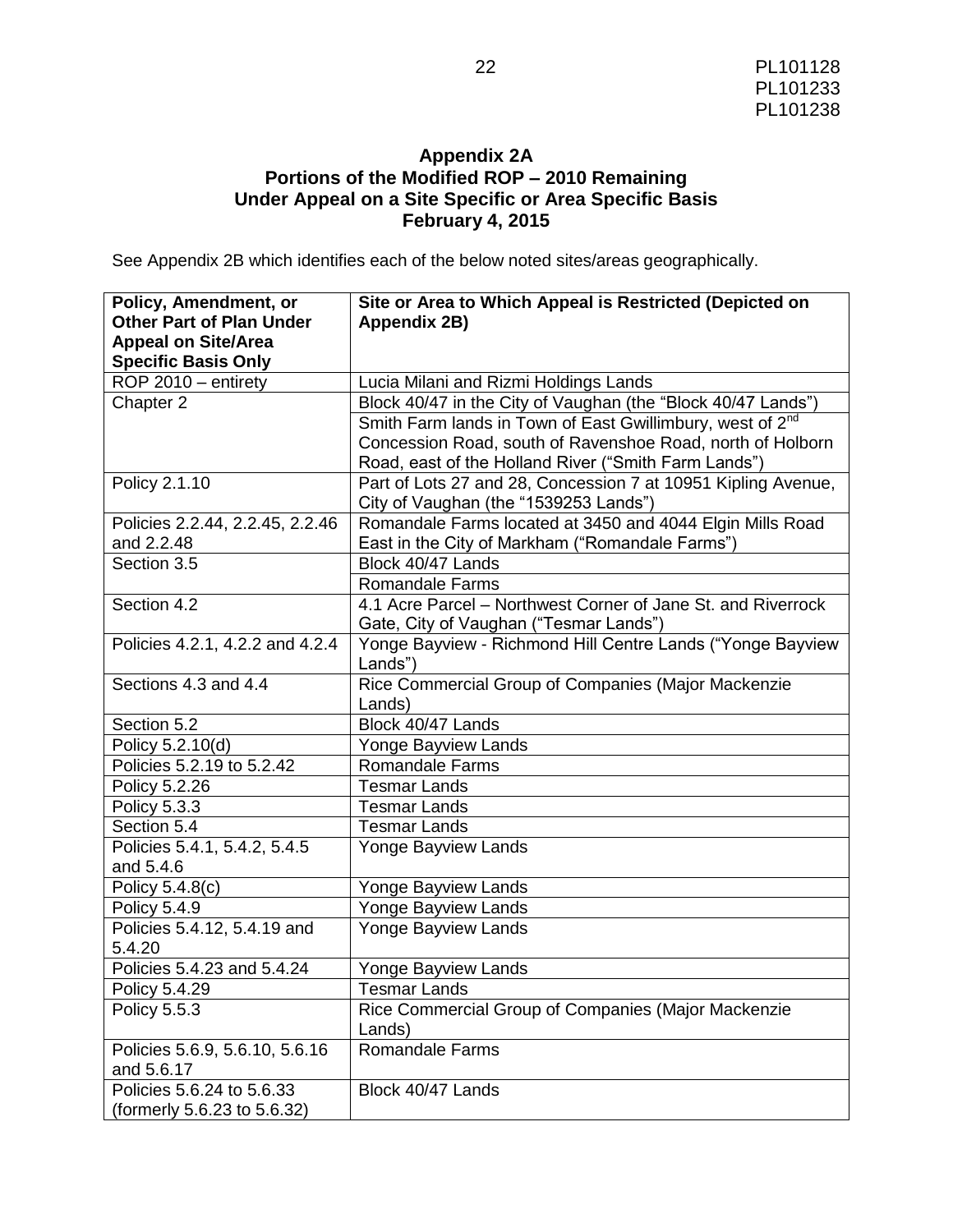| Policies 7.2.60 and 7.2.74(b)   | Mid Block Crossing between Elgin Mills Road and 19 <sup>th</sup> Avenue<br>(775377 Ontario Ltd) |
|---------------------------------|-------------------------------------------------------------------------------------------------|
| Policy 7.2.73                   | Rice Commercial Group of Companies (Major Mackenzie                                             |
|                                 | Lands)                                                                                          |
| Policies 8.2.3(d) and 8.2.3 (e) | Yonge Bayview Lands                                                                             |
| Policies 8.4.15 to 8.4.20       | <b>Tesmar Lands</b>                                                                             |
|                                 | Block 2, Reference Plan 65M-2287, Town of Richmond Hill                                         |
|                                 | (CMHC and Quaestus Corporation)                                                                 |
|                                 | 1539253 Lands                                                                                   |
|                                 | Block 40/47 Lands                                                                               |
|                                 | Rice Commercial Group of Companies (Major MacKenzie                                             |
|                                 | lands)                                                                                          |
|                                 | Borden Kent Lands                                                                               |
|                                 | <b>Wholesale Forest Products Ltd. Lands</b>                                                     |
|                                 | Kotzer / Foch Lands                                                                             |
| All Designations or             | ROPA 3 Appeal Lands being all Markham whitebelt lands as                                        |
| Identifications on Maps 1 to 6, | shown on Appendix 2B ("ROPA 3 Appeal Lands")                                                    |
| 8 and 10 and Figure 3           |                                                                                                 |
| Maps 1 to 6, and 8 and          | Block 40/47 Lands                                                                               |
| Figure 3                        |                                                                                                 |
| Map 1                           | <b>Tesmar Lands</b>                                                                             |
| Maps 1 and 8                    | Westlin Farms Inc. (Part Lot 2, Concession 6, King Township)                                    |
| Maps 1, 2 and 8 and Figure 3    | 1539253 Lands                                                                                   |
| Maps 2 to 5                     | <b>Smith Farm Lands</b>                                                                         |
| Maps 4 to 6                     | Romandale Farms                                                                                 |
| Map 12                          | Mid Block Crossing between Elgin Mills and 19 <sup>th</sup> Avenue                              |
|                                 | (775377 Ontario Ltd)                                                                            |
| ROPA <sub>3</sub>               | ROPA 3 Appeal Lands                                                                             |

Note 1: Where any of the above noted Chapters, Sections or Policies make reference to a defined term, the corresponding definition shall also remain under appeal on a site or area specific basis only to the extent that it is not listed on Appendix 1 as being under appeal on a Region-wide basis. Any sidebars which pertain to the above noted Chapters, Sections or Policies also remain under appeal on a site or area specific basis only.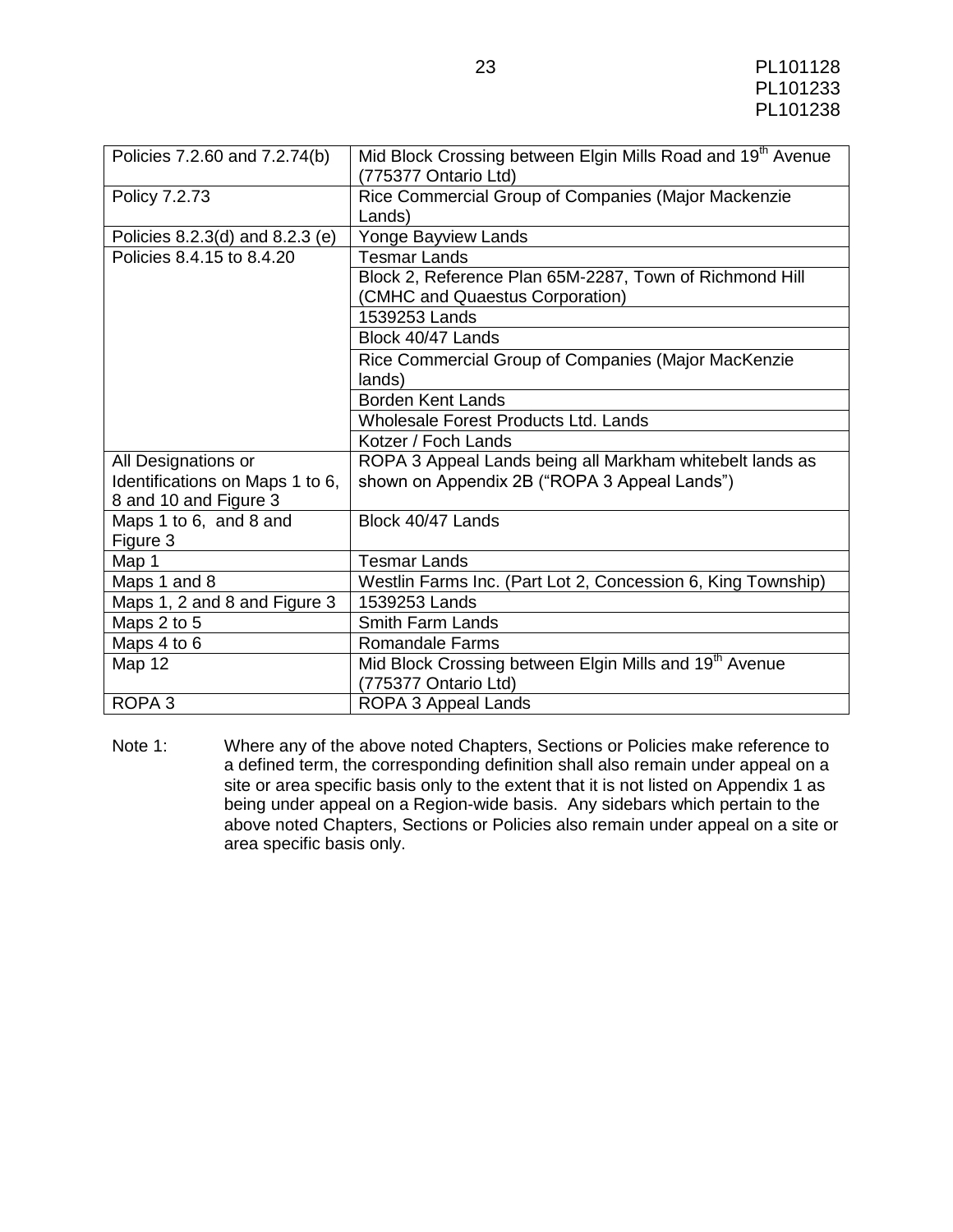